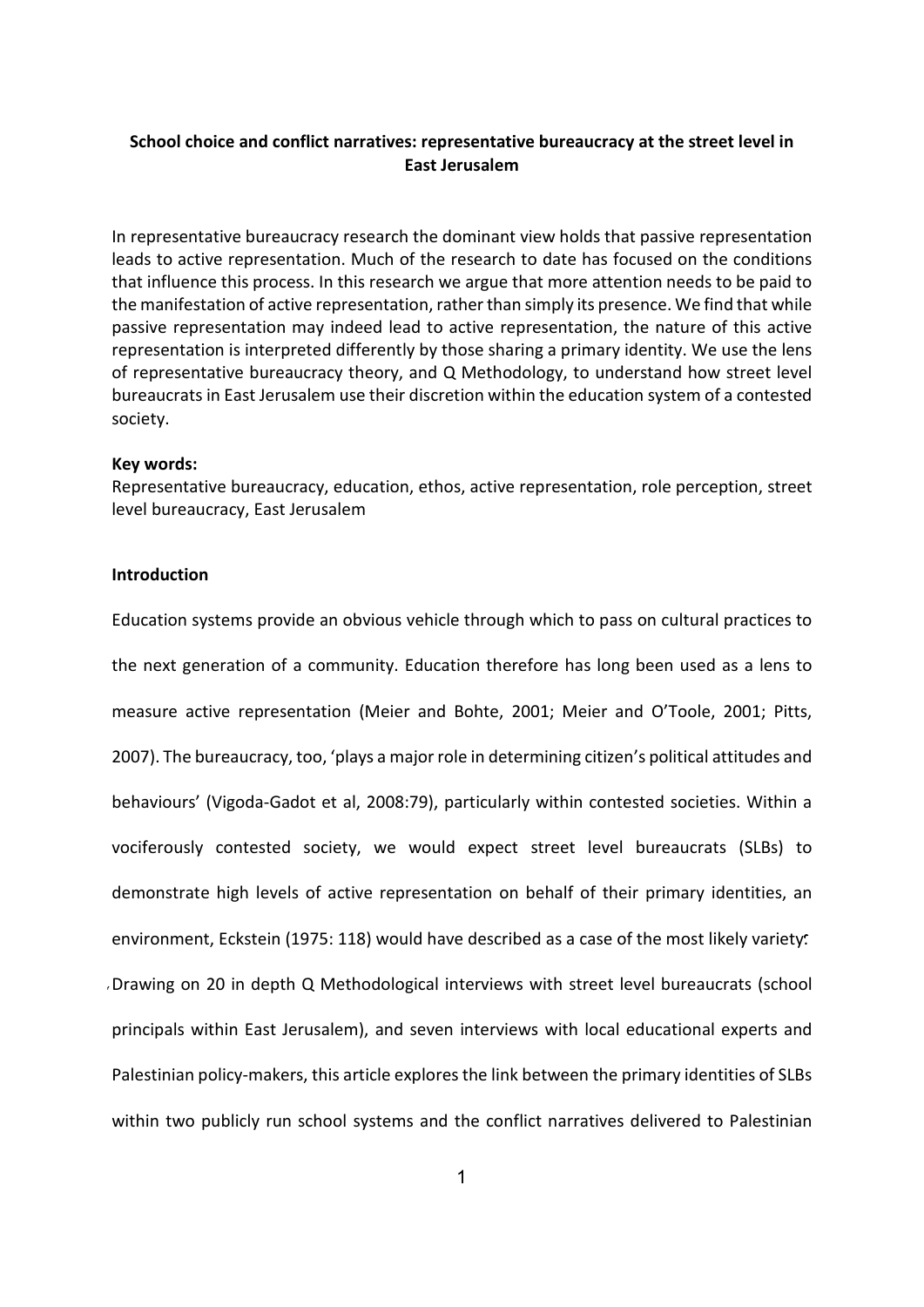children between the ages of 12 and 16. Specifically, we investigate the narratives and discourses that school principals and deputy head teachers perpetuate within their schools in order to explore how active representation on behalf of a primary ethno-political identity is defined.

We draw on a representative sample from two Palestinian school types: Israeli run Municipal schools (12 interviews) and Palestinian run Awqaf schools (8 interviews), in East Jerusalem to examine the recurrent tensions surrounding funding, power, resistance and identity in order to shed some light on the nature of active representation. The next section introduces our conceptual framework for measuring ethos at the street level and is followed by an introduction to our research methodology and a background to the case study. The findings emerging from the Q-sort are then presented, followed by a short discussion.

### **Reviewing representative bureaucracy**

What then do we expect to find? While discretion exists among street level bureaucrats in East Jerusalem (Yair and Alayan, 2009), it is less clear how it manifests. In the absence of a dominant state narrative, it is expected that a bureaucrat's latent narratives will come to the fore (Callahan, and Olshfski, 2006). In our case, there is no dominant narrative, but rather two competing state narratives, and various iterations of these narratives. Further, studies by Yair and Alayan (2009) have demonstrated that school principals in East Jerusalem have been able to massage figures and employ a high level of discretion in how they interpret the demands of both competing authorities. This is a consequence of the political limbo that exists in East Jerusalem since Israel's occupation and assimilation of the city in 1967. Israel, as the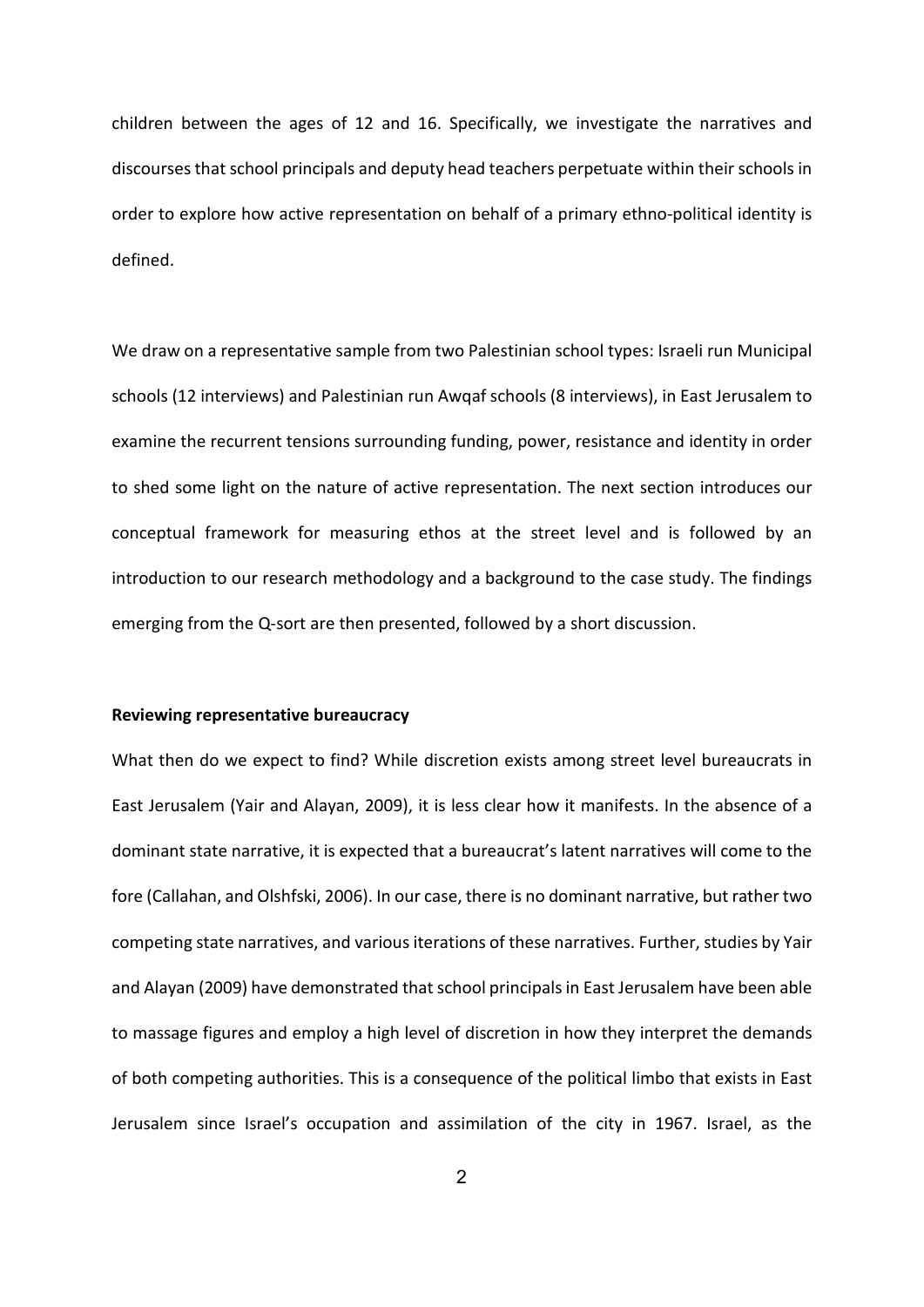occupying authority, is required to regulate and manage education through the municipal system. Street level bureaucrat discretion, in terms of how the curriculum is taught and how schools are run, originates from the traditional unwillingness of the Israel authorities to commit resources together with the forced the retreat of the Palestinian Authority from East Jerusalem. Principals therefore are left to navigate between the two authorities with relative ease: the PA's remit restricted and receding and Israel's dominant but recalcitrant.

Conflict management and public administration literature therefore lead us to believe that a certain level of discretion is available to principals within East Jerusalem and that latent narratives will be used to guide decision-making in these circumstances. What are these latent narratives that guide decision-making? In other words, what type of school ethos (the contextual characteristics specific to the school that distinguish it from other schools (Rutter et al., 1979; Gittelsohn et al., 2003) do these SLBs wish to instil within their pupils? Does passive representation translate to active representation uniformly across Palestinian head teachers?[i](#page-8-0) To answer this question we turn to three strands within the representative bureaucracy literature.

#### *Traditional representative bureaucracy and its limitations*

As the street level bureaucrat (school principal) and bureaucratic elite within traditional Palestinian owned and run schools (the Awqaf system) would share similar values and life experiences, according to Kingsley (1944) we would expect the norms, beliefs and values to be harmonious with both each other and with the bureaucratic elite. Hence, the expectation that in Awqaf schools we are more likely to see the promotion of a Palestinian national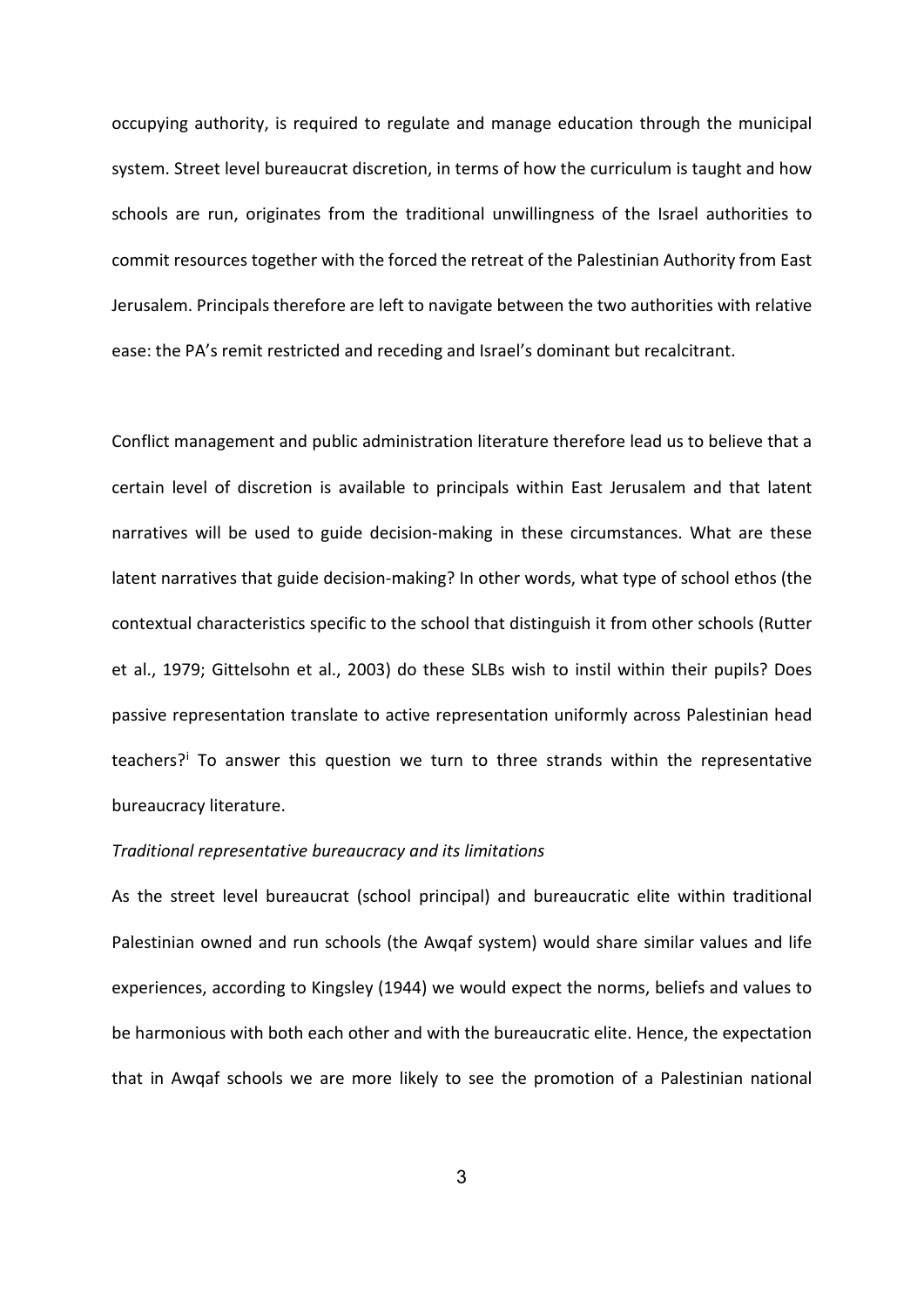identity. Passive representation translates to active representation due to a shared lived experience.

Within municipal schools (controlled by Israel but run by Palestinians) as elite level bureaucrats are Israeli and street level bureaucrats(school principals) Palestinian, they do not share common life experiences. Kingsley's traditional representative bureaucracy would therefore not expect representation of the principal's (Israeli bureaucrat) beliefs by the agent (Palestinian principal). However, studies by Dresang (1974), Brown (1999) and most recently by Johnston and Houston (2016) have highlighted that the norms of an organisation can influence bureaucrat behaviour and that an ethnic group in society cannot rely on its coethnics within an organisation to actively represent on its behalf. Drawing on evidence from Denmark and Sweden, Moller and Stensota (2017:3) present two types of narrative among SLBs: 'the statesperson' whose loyalty is to the citizen delivering a service to those 'entitled' while denying it to those deemed ineligible, and 'the professional' who has carved out his or her own way of conducting a task within the boundaries of the law. Building on this research, could it be the case that organisational or professional norms have trumped primary associations within the highly-charged contested society? This would mean that in municipal schools we would expect that passive representation would not automatically translate into active representation.

#### *Passive representation leads to active representation*

The majority of representative bureaucracy research, particularly in education policy (Meier and O'Toole, 2006), would lead us to believe that SLBs can skew the policy of their elite level counterparts in order to attain their own particular goals – be these maintaining the status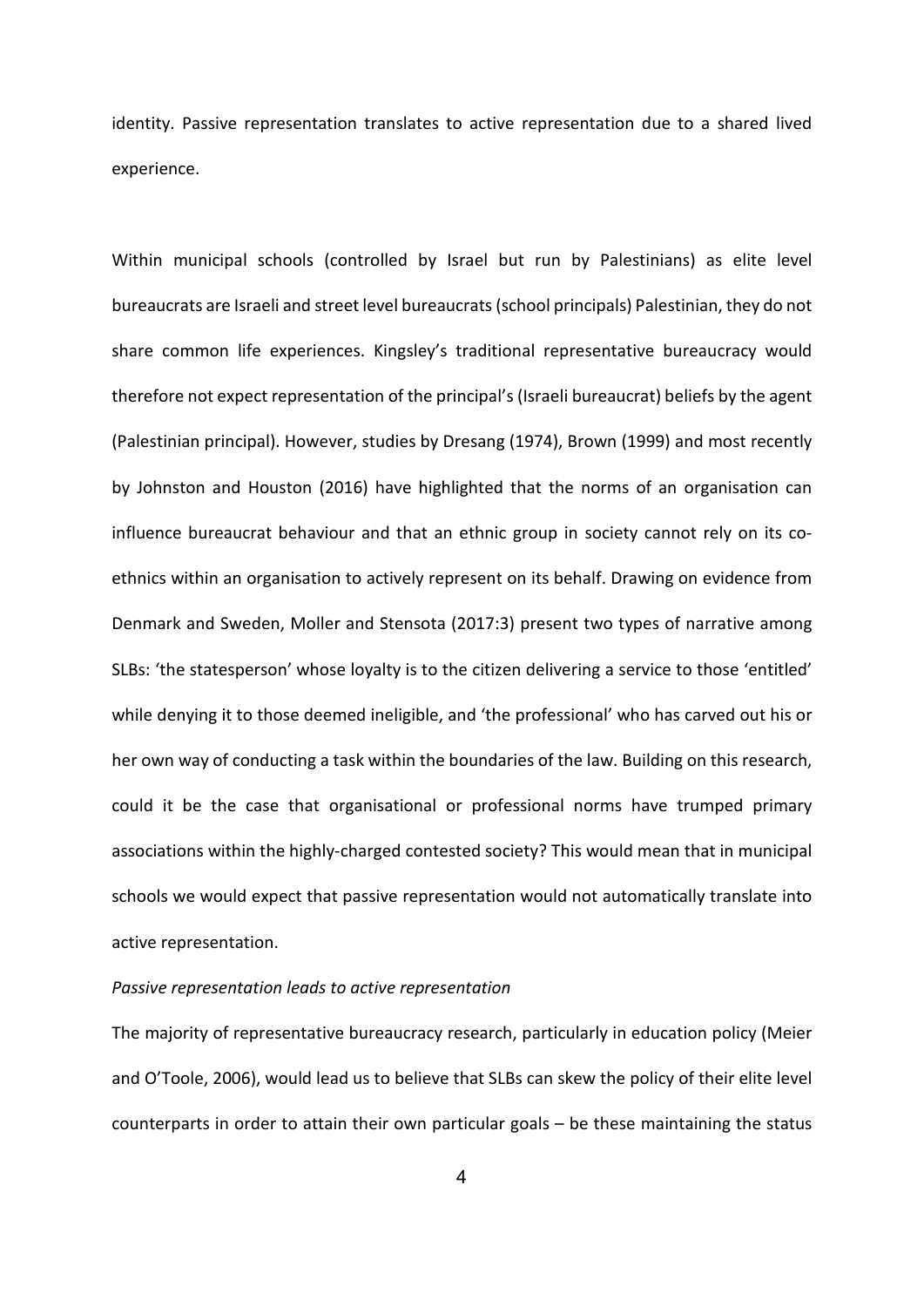quo, limiting the impact of policy change, or skewing resources towards a particular group in society. Grissom et al (2009) argue that black communities in Southern US states are more likely to actively represent than black communities in Northern US states. Environment therefore matters. Further to this, Andrews and Johnston (2013) find active representation by female police officers, only in instances where they are in front line roles. Our school principals fulfil these criteria. This body of literature would therefore lead us to hypothesise that municipal schools are not bound by their administrative elite and consequentially are equally as likely to promote a Palestinian national identity. For active representation to take place however, Meier and O'Toole (2006) in their seminal work, put forward that two conditions are necessary: (i) the issue must be of importance to those expected to actively represent and (ii) they must comprise a critical mass of the organisation. Both conditions are met within this case study. This dominant conception of representative bureaucracy would therefore lead us to expect that SLBs actively represent their primary identities within both school systems.

#### *Summary*

We start from the position, that in instances of discretion, identity guides behaviour (Meier and O'Toole, 2006; Egeberg, 1999). First of all, we must determine to what extent discretion exists. Formal independence, in respect of values, from the two authorities and boards of management must be measured, but we must also measure values-independence from more informal sources: societal organisations/interest groups/religious organisations. These may also curb the discretion of the principal. The most useful lens through which to simultaneously measure both (i) the extent of discretion and (ii) how this discretion is exercised, is representative bureaucracy (Meier and O'Toole, 2006; O'Connor, 2017). See Kennedy (2014)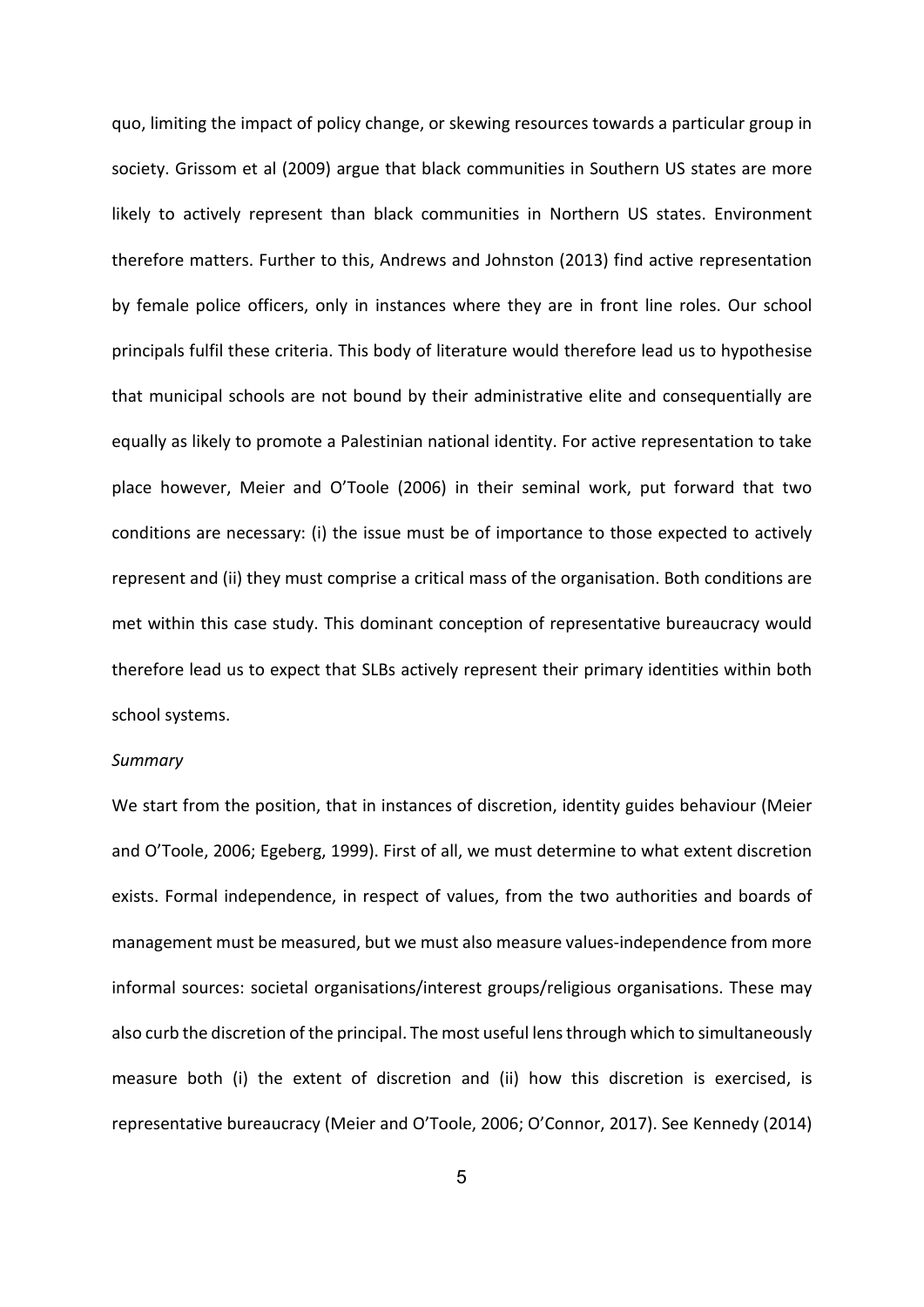in a previous issue of this journal for a comprehensive review of the representative bureaucracy literature.

# *Applying the theory of representative bureaucracy*

According to Smooha (2002) the dominant cleavages within Israeli/Palestinian society are: **ethnicity, nationality, religion** and **citizenship** (or indeed non-citizenship as is the case in East Jerusalem). The various possible permutations and combinations of these characteristics generate individual perceptions about the **conflict and society**. We therefore probe school principals as to which combination of these traits they prioritise. As agents may also possess a **professional association** (O'Connor, 2014; Moller and Stensota; 2017) or technocratic mentality (Majone, 1994, Fergusson, 1984; Radaelli and O'Connor, 2009), or alternatively, an **organisational attachment** (March and Olsen, 1989) or **organisational cultural identity** (Rice, 2012), we probe the extent to which such associations are simultaneously represented. The conceptual framework is depicted below in Figure One. The ethos that the principal wishes to instil in the school is informed by the aforementioned dominant organisational and societal cleavages. If we can determine how the individual balances these competing cleavages, we will be able to understand the core values of the school principal/street level bureaucrat that in turn will inform how they employ their bureaucratic discretion.

6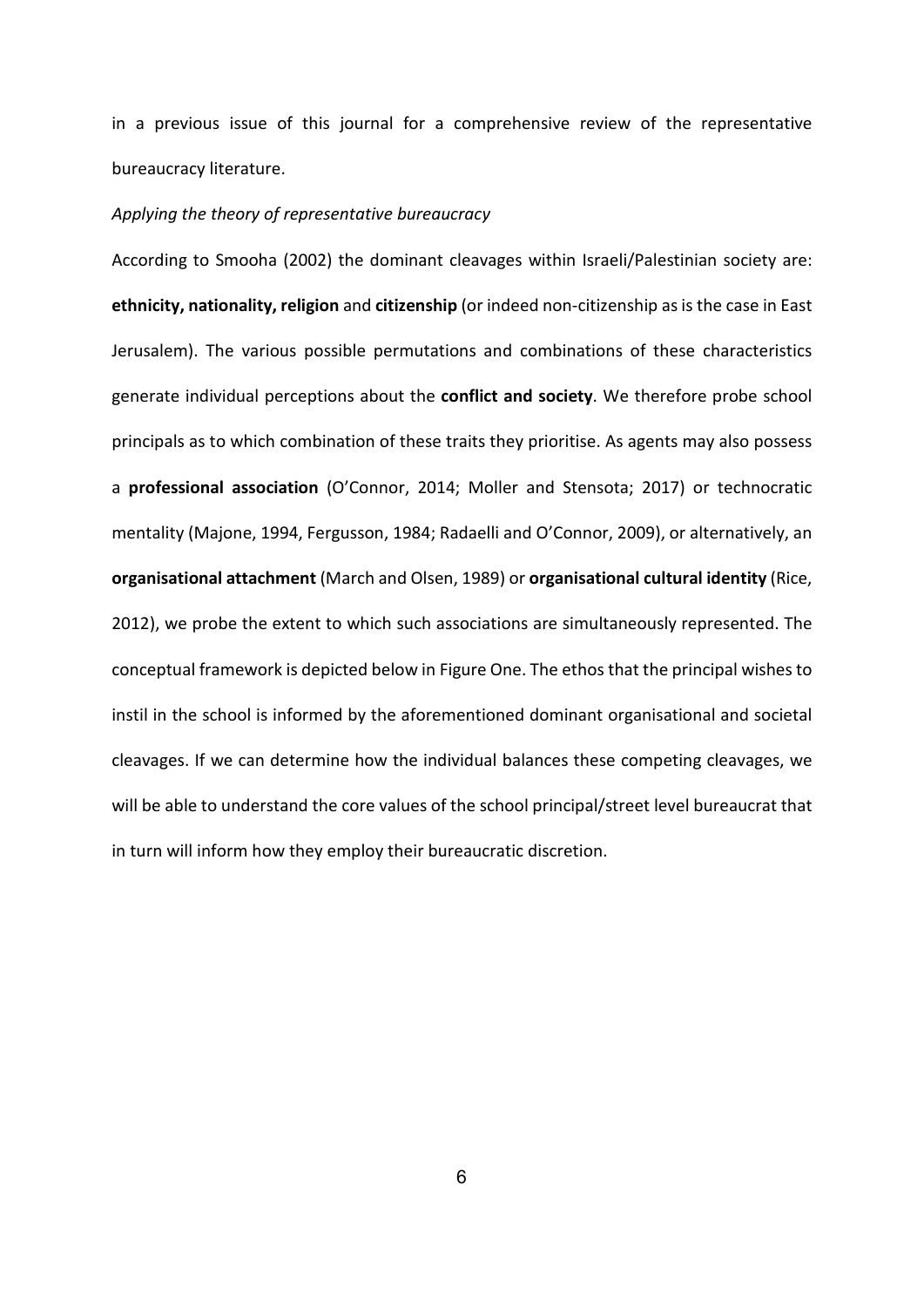Figure one: conceptual framework

**SECONDARY ATTACHMENTS PRIMARY ATTACHMENTS**

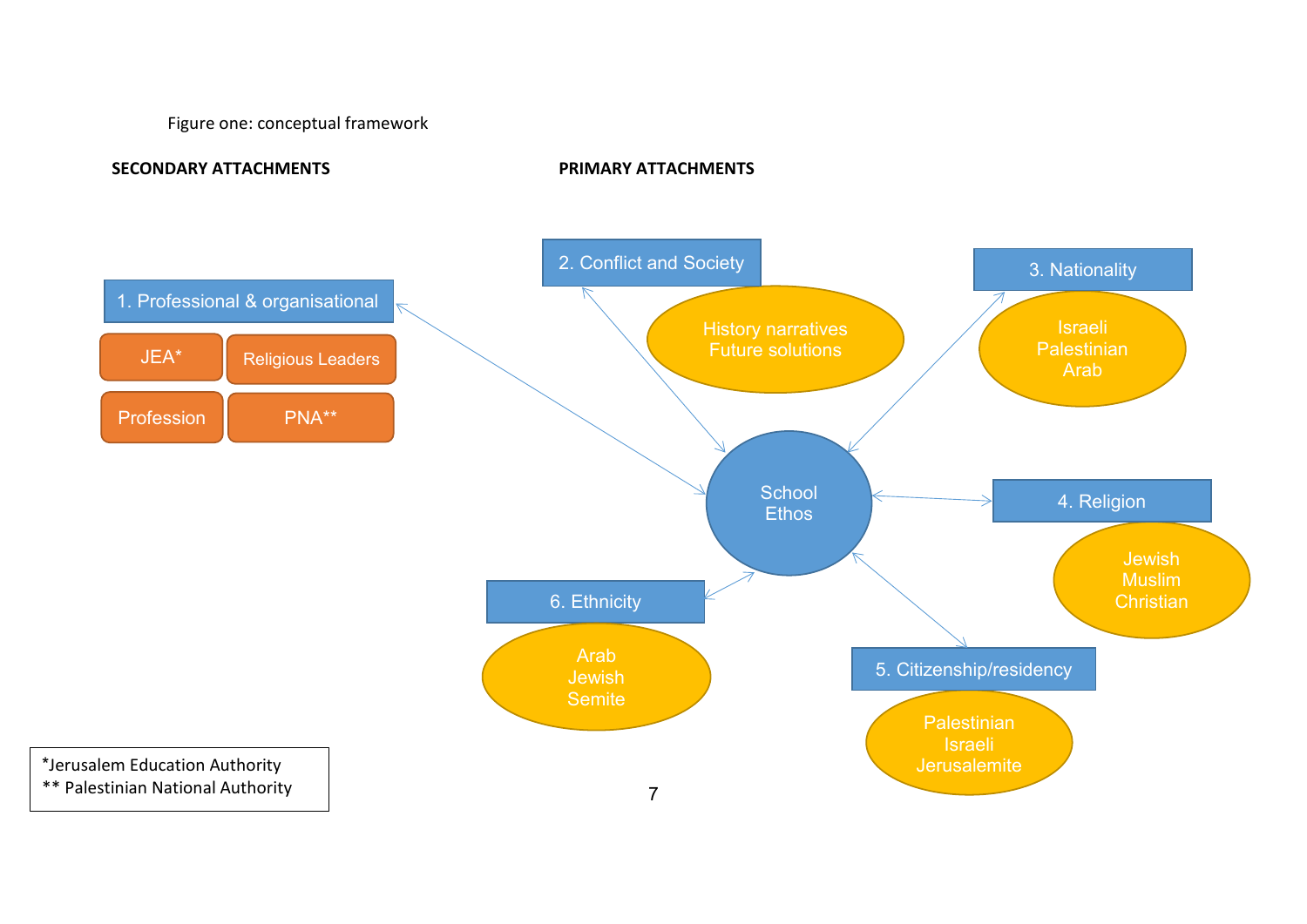#### **Education under fire: research context and methodology**

### *Why education?*

The structural organisation and management of education often demonstrates the way in which diversity is viewed by state authorities. Consequently, in divided societies, education can become party to wider political and ideological goals. The position of education in most societies allows it to take on an important role in the socialisation of ethnicity. Schools can yield significant influence through curriculum content, providing the opportunity to reproduce the dominant language and culture, ensuring their transmission to future generations. Curriculum can teach history, religion and even geographical interpretations of homelands through the channels of history and geography. In this sense, education offers a perfect mechanism for state assimilation projects, or, conversely, provides an ideal means of non-violent resistance when faced with threats to collective ethnic identity or territorial representation (Shanks, 2016). How communities choose to educate their children can reflect wider social-political environments. Education within the contested society is therefore the perfect venue to examine the relationship between passive and active representation.

The education system in East Jerusalem depends on a complex distribution of roles between four different providers: (1) Israeli municipal schools; (2) the so-called "awqaf" schools ,under the authority of the Jerusalem directorate of education, which itself is subordinate to the Palestinian ministry of education; (3) private schools, mostly independent historic religious schools and (4) the United Nations relief and works agency (UNRWA), in charge of refugee camps such as Shufaat (Nuseibeh, 2016: 7-8).

8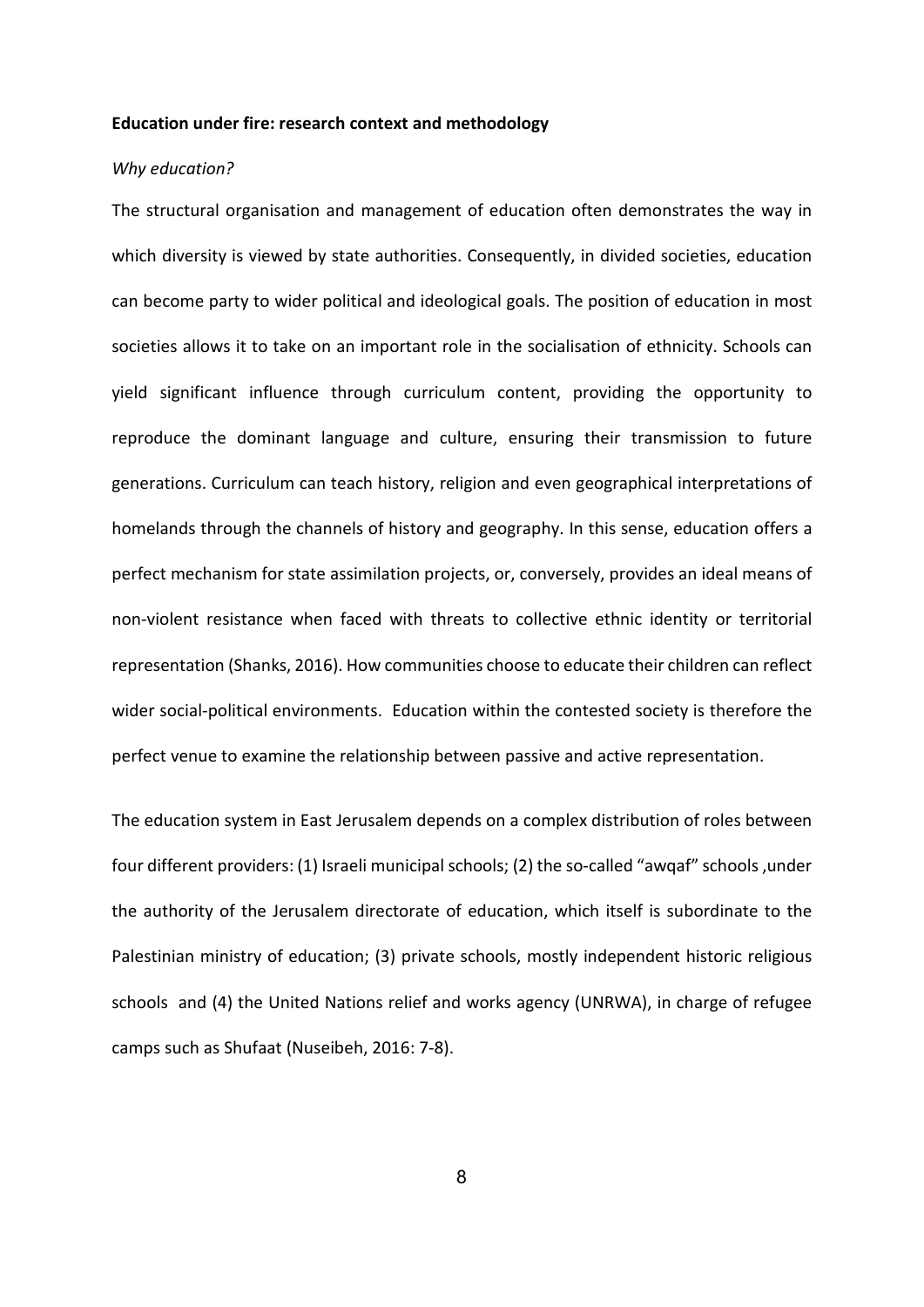<span id="page-8-1"></span>East Jerusalem's fragmented and bifurcated education provision is a direct consequence of Jerusalem's ongoing disputed and contested political status (Nuseibeh 2016; Dumper 2014; Nasasra 2018). Israel's 1967 de facto annexation of Palestinian East Jerusalem and expansion of municipal boundaries (including 71km of West Bank) lead to absorption of 66,000 Palestinians, afforded 'residency rights' but not full Israeli citizenship (Ju'beh, 2007). Today 300,000 Palestinians live within the municipality of Jerusalem as defined by Israel. They pay city and state taxes and are considered residents, though not citizens, of Israel (ACRI, 2015).

<span id="page-8-3"></span><span id="page-8-2"></span><span id="page-8-0"></span>Similar ambiguity surrounds education provision in East Jerusalem were Israel have not been able to assert full sovereignty or control. While the Israeli Ministry of Education and Jerusalem Municipality are legally responsible to fund and operate schools in East Jerusalem, the Palestinian Authority (under 1993 Oslo Accords) also provide schools, their own curricula and examination process (Velloso, 2002). This split administration between antagonistic actors, coupled with historic Israeli underfunding has led to severe classroom shortages, absenteeism and the country's highest dropout rates (Shlomo, 2016; Maimon, 2015). Such structural problems have been further exacerbated by the construction of the separation wall through East Jerusalem suburbs; leading to disruption, delays and a lack of access to schools for thousands of Palestinian children (Dolphin, 2006). Against this chaotic and volatile backdrop Israel's education ministry is increasingly pushing for Palestinian syllabus reform and the adoption of the Israeli Bargut system (Grave-Lazi, 2017) in return for better school funding and resource allocation in East Jerusalem (Hasson, 2016; Shlomo 2016). This coercive educational agenda is once more transforming East Jerusalem educational sphere into an arena for ethno-national struggle and resistance.

<span id="page-8-4"></span>9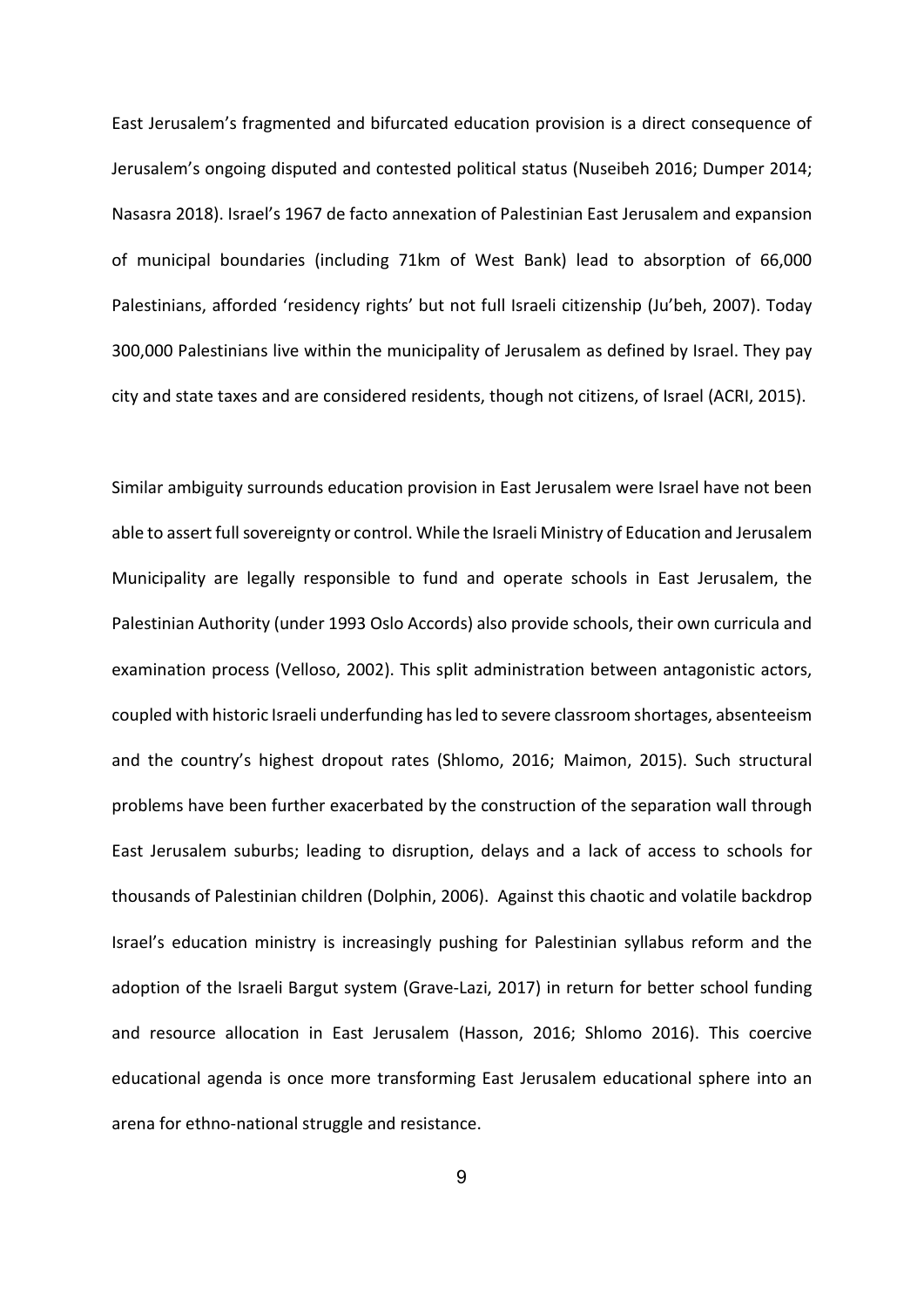Since 2012, some East Jerusalem school principals, incentivised by municipal funding, and often Palestinian parent demand, have begun to provide students with the option of studying for the Israeli state exams (*bagrut*) instead of the Palestinian Authority endorsed Palestinian exam (*al-tawjihi*). Such schools have been vilified for supporting the Israeli curriculum, Israeli propaganda and the normalisation of Israeli control in East Jerusalem. Condemnation has been delivered from some of the highest of religious authorities, with the former Grand mufti of al-Aqsa, Sheikh Ekrima Sabri delivering a sweeping condemnation of the education policy with a fatwa in September 2017:

"From the pulpit of the blessed Al-Aqsa Mosque, we clearly state that it is not permissible to teach the Israeli curricula in schools in Jerusalem, and that all those who teach them are guilty and all those who support and teach them are sinners and those who send their son or daughter to the school that studies these curricula are guilty."

The independence and autonomy of Palestinian education in East Jerusalem remains a vital component of community identity and solidarity. In the words of one interviewee, "Education is the last tool that remains under Palestinian control. If we lose it, we lose everything" (School principal in East Jerusalem, A1).

# *Data collection*

Our fieldwork, carried out in East Jerusalem between 2015 and 2016, was conducted amidst heightened social and political tensions. Some Israeli commentators label this period the 'knife intifada' due to the intensification of stabbing attacks and shootings, particularly throughout East Jerusalem and the Old City. Social unrest and heightened security invariably sensitised interviews and even access to schools and educators.

*Q Methodology*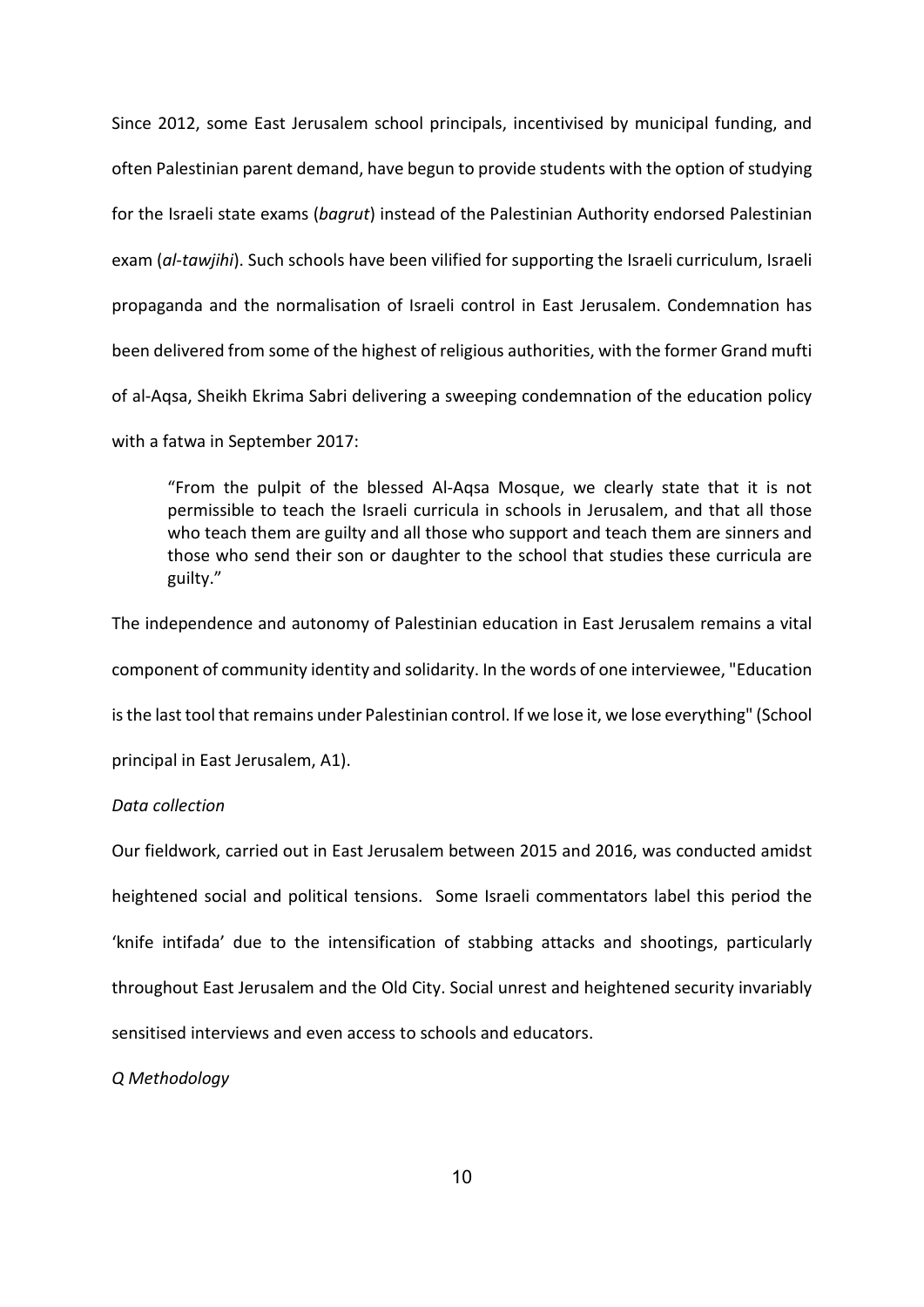Q methodology is most concerned with determining a community members' principled and causal beliefs. The most common methods of measuring attitudes within the social sciences are the straightforward Likert scale and the semantic differential method. Q methodology, for Selden et al (1999), provides 'the most appropriate basis' for measuring individual norms and values. Q methodology therefore does not seek to answer *r* questions such as how many respondents agree with particular sentiments or courses of action. Rather, in Q we seek to determine if the positioning of the statements by a respondent is related to the positioning of the statements by another respondent. Q has therefore been described as an inverted factor analysis, meaning, the questions are subjects and the respondents are variables. Individual respondents that have placed the statements in a similar fashion are then said to share perspectives. Q therefore seeks to determine a set of existent viewpoints – it does not seek to determine the extent to which these viewpoints are ascribed (Kitzinger, 1987). Further, it focuses on who the interviews are as opposed to their number. (O'Connor, 2014) The Q technique is therefore appropriate for our research question as it is particularly suited to measuring the dominant narratives conveyed by street level bureaucrats.

#### *The Q sample*

The Q sample is derived from a broad review of the literature in each of the conceptual areas highlighted in Figure one. Initially over 300 statements were identified, these being reduced to 30 statements that were considered to be most relevant (presented in table one). Statements were translated into Arabic and independently retranslated into English to ensure accuracy. A pilot study was also conducted, following which statement translations were finalised.

#### *The P sample*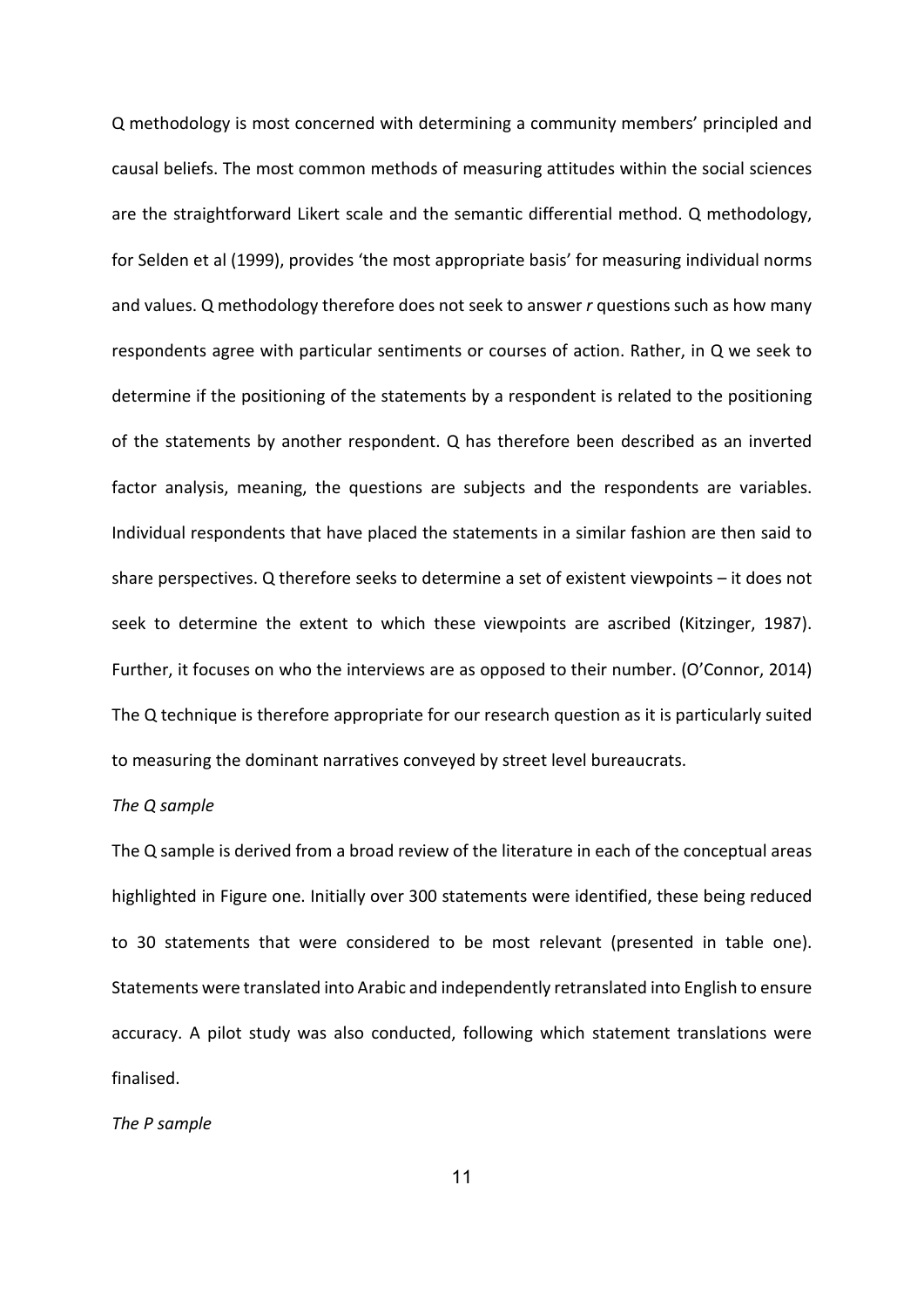In Jerusalem there are 46 Awqaf schools and 65 municipal schools. Of these, we targeted principals and deputy principals. Twenty-two interviewees from twenty-two schools were interviewed, of which, twenty completed the Q sorts: twelve from the municipal schools, referenced as M1, M2 etc below, and eight from the Awqaf sector, referenced as A1, A2 etc below. Of the twelve municipal respondents, three were female, and of the ten Awqaf respondents, six were female. Interviewees in both cases were between the ages of 40 and 60. Interviewees from these schools were targeted on the basis of their geographic location (urban-rural), gender, school type (perceived socially conservative, liberal) and time in post. 80% of those targeted for interview participated in the study. Those that declined were all from the Municipal Sector. In each case, a minimum of two members of the research team met with each interviewee. The interviewee was presented with the Q cards and asked to sort them into three categories: a category they agreed with, disagreed with and those they were ambivalent about. They were then asked to further sort these cards into seven fixed predetermined categories – those they strongly agreed/disagreed with, those they agreed/disagreed with, those they mildly agreed/disagreed with and finally those they were ambivalent about. While sorting the cards, each interviewee was encouraged to tell a story or elaborate on why they had placed the card in a particular fashion. Once the cards were sorted, the interviewee was asked further open questions, based on the positioning of the Q cards. All interviews were recorded, transcribed, and where necessary translated into English and analysed. This gave a comprehensive picture of the respondent's core beliefs and perceptions.

*Data Analysis*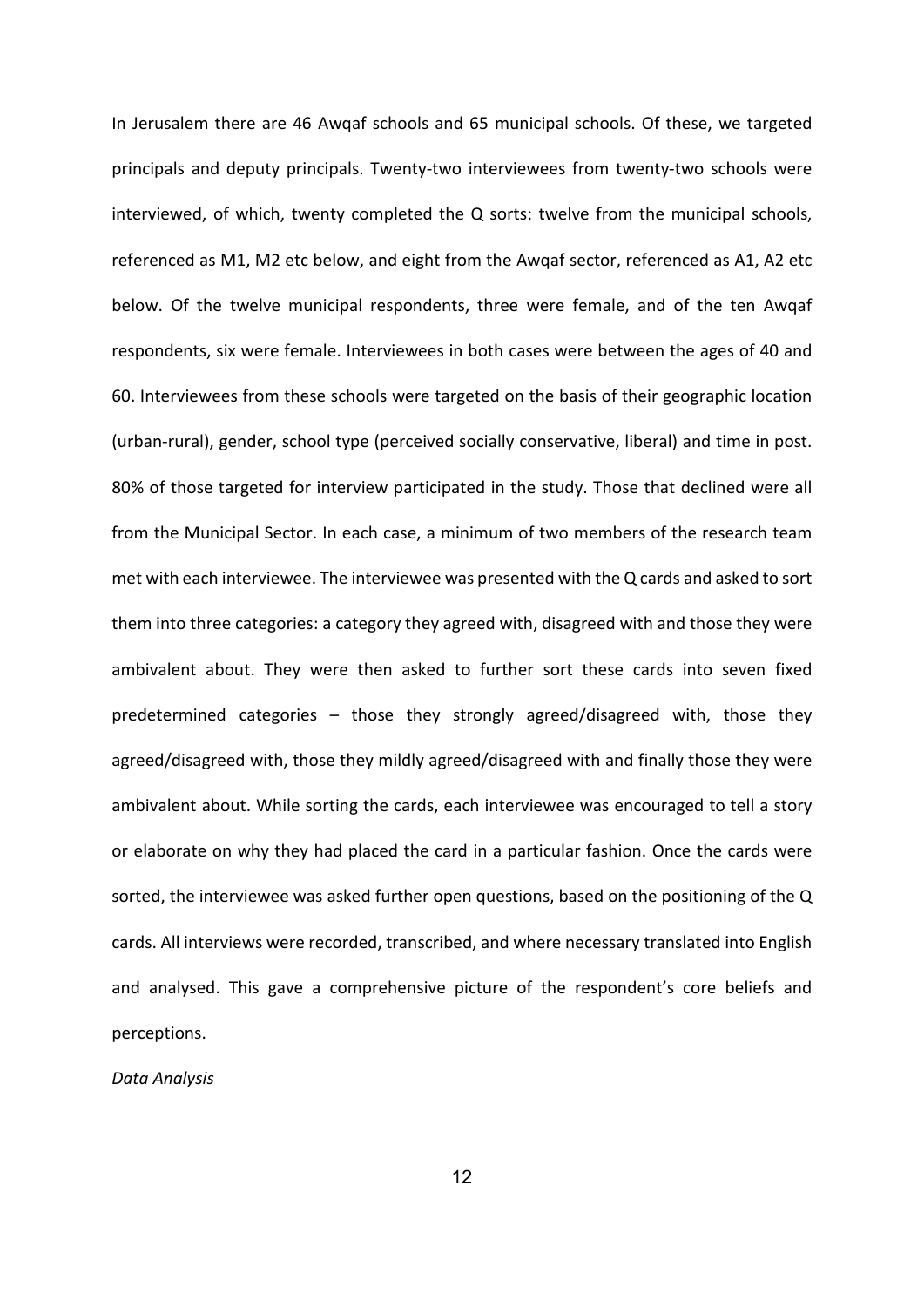The quantitative data was analysed using PQ Method and the qualitative narratives were analysed by the project team.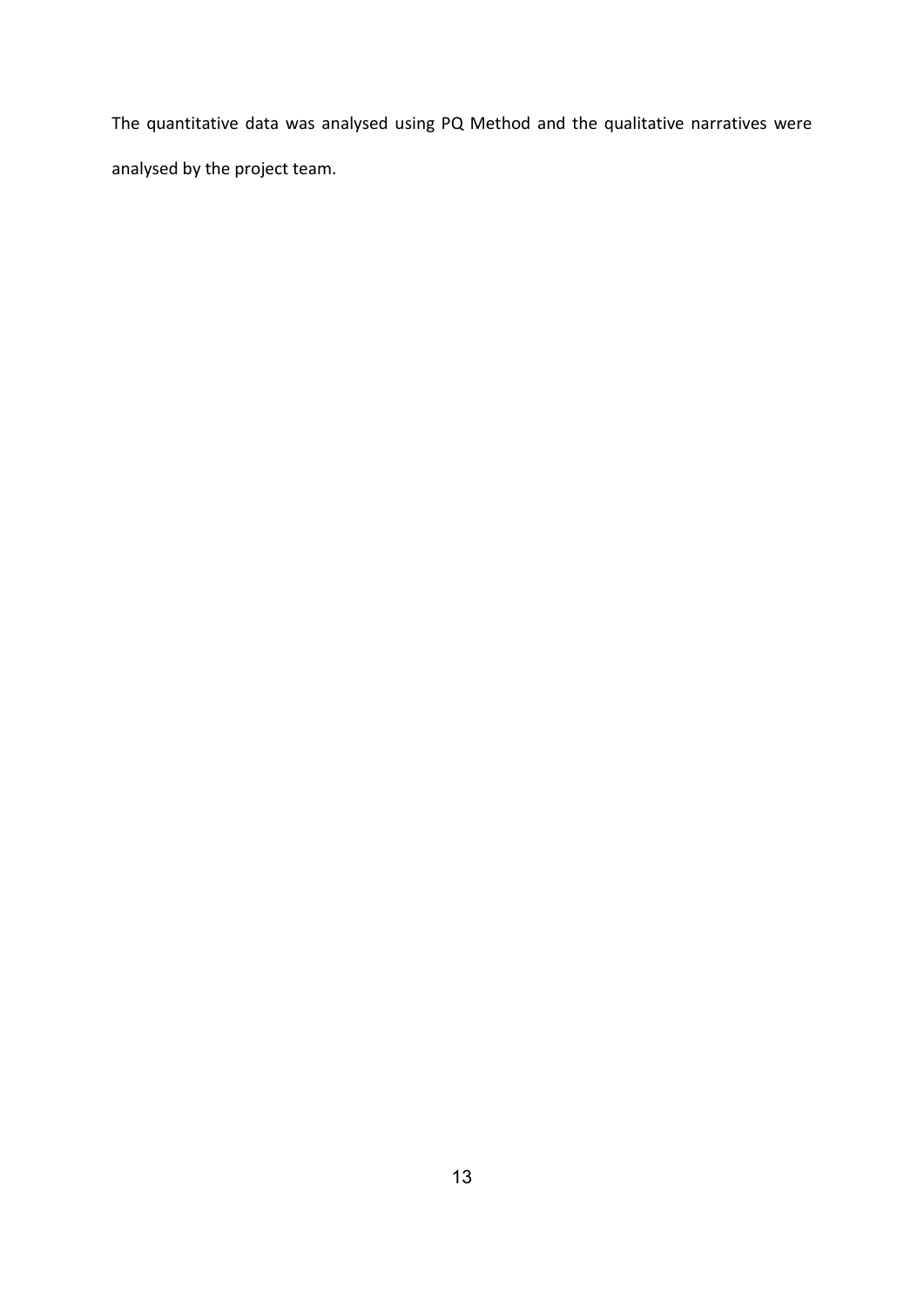# **The Findings Table One: Factor Arrays[ii](#page-8-1)**

|                | Category                                  | Statement                                                                                                                                                                               | Factor1        | Factor 2       | Factor 3       | statement to factor<br>relationship |                |         |
|----------------|-------------------------------------------|-----------------------------------------------------------------------------------------------------------------------------------------------------------------------------------------|----------------|----------------|----------------|-------------------------------------|----------------|---------|
|                |                                           |                                                                                                                                                                                         |                |                |                | 1                                   | $\overline{2}$ | 3       |
| $\mathbf{1}$   | JEA/Awqaf<br>attachment                   | As we are part of the municipal/Awqaf system, it is my<br>responsibility that we fully comply with the ideas and<br>regulations of the Jerusalem Education Authority/Awqaf              | $\Omega$       | $-1$           | $\mathbf{1}$   | 0.22                                | $-0.66$        | 0.30    |
| $\overline{2}$ | Conflict and<br>Society                   | Regardless of the curriculum, it is my responsibility to ensure<br>that my students have a good understanding of Arab and<br>Palestinian history                                        | $\mathbf{1}$   | $\overline{3}$ | $\mathbf{1}$   | 0.59                                | 1.42           | 0.71    |
| 3              | Conflict and<br>Society                   | It is my responsibility that students graduating from this<br>school know how to participate in civil society.                                                                          | $\overline{2}$ | $\mathbf{1}$   | 3              | 1.36                                | 0.73           | 1.73    |
| 4              | JEA/Awqaf<br>attachment                   | The JEA/Awqaf administration try to persuade me to behave<br>in ways I otherwise would not                                                                                              | $-2$           | $\mathbf 0$    | $\mathbf 0$    | $-1.12$                             | $-0.21$        | $-0.17$ |
| 5              | Professional<br>and<br>Organisation<br>al | My primary role is to raise the level of educational<br>attainment of the children                                                                                                      | $\mathbf{1}$   | $\mathbf 0$    | $\overline{2}$ | 0.72                                | 0.36           | 1.42    |
| 6              | Conflict and<br>Society                   | Successive Israeli governments have demonstrated that they<br>do not want to live in peaceful coexistence with<br>Palestine/Palestinians. Israel will not make peace in my<br>lifetime. | $\mathbf{1}$   | $\overline{2}$ | $\mathbf 0$    | 0.60                                | 1.31           | 0.08    |
| $\overline{7}$ | <b>PNA</b>                                | The Palestinian National Authority influence how I govern<br>the school.                                                                                                                | $\mathbf 0$    | $-1$           | $-2$           | $-0.01$                             | $-1.03$        | $-1.32$ |
| 8              | Professional<br>and<br>Organisation<br>al | It is important to me that I have discretion over what books<br>to use and what curriculum to offer students                                                                            | $-1$           | $\overline{2}$ | $\mathbf 0$    | $-0.70$                             | 1.31           | $-0.13$ |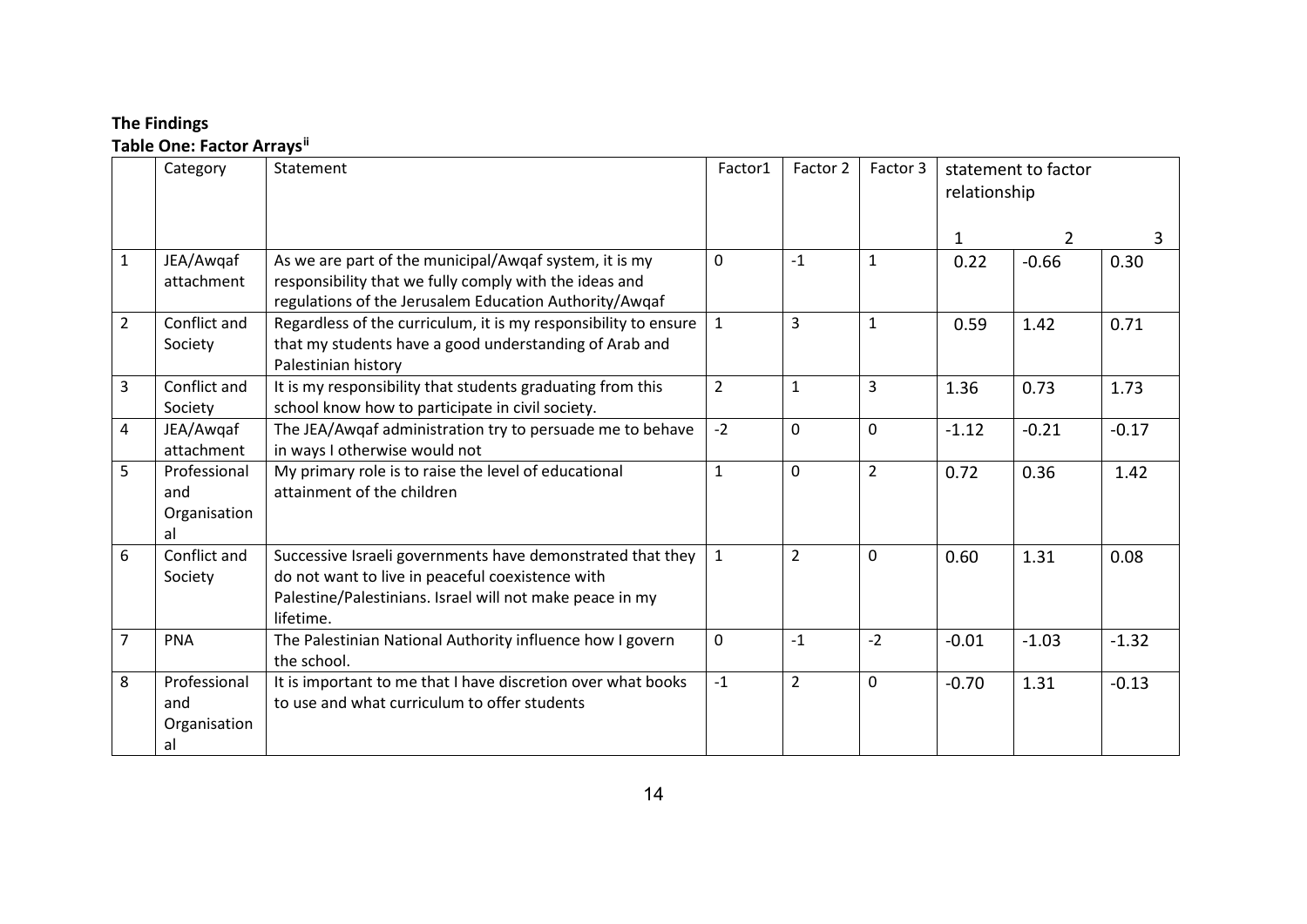| 9  | Religion                                  | I cannot tell my teachers how to dress, but I can advise them<br>that as East Jerusalem is a conservative society, they should<br>dress accordingly | $-2$           | $-1$           | $\mathbf{1}$   | $-1.12$ | $-0.35$ | 0.22    |
|----|-------------------------------------------|-----------------------------------------------------------------------------------------------------------------------------------------------------|----------------|----------------|----------------|---------|---------|---------|
| 10 | Religious<br>leaders                      | Religious leaders try to persuade me to behave in ways I<br>otherwise would not                                                                     | $-1$           | $-2$           | $-3$           | $-0.94$ | $-1.17$ | $-1.37$ |
| 11 | Professional<br>and<br>Organisation<br>al | I encourage staff to use innovative teaching methods                                                                                                | 3              | 3              | $\overline{2}$ | 1.40    | 1.41    | 1.27    |
| 12 | Conflict and<br>Society                   | Violence/armed resistance is always wrong; children need to<br>learn this at school                                                                 | $-2$           | $-3$           | $-2$           | $-1.03$ | $-1.44$ | $-1.08$ |
| 13 | Conflict and<br>Society                   | My role is solely to impart technical knowledge to students. I<br>have no role in educating the children about the conflict or<br>occupation.       | $-3$           | $-2$           | $-1$           | $-1.75$ | $-1.30$ | $-0.29$ |
| 14 | Professional<br>and<br>Organisation<br>al | I would like more autonomy in running the school - I see at<br>first-hand what the students in this area need                                       | $\Omega$       | $-1$           | 3              | 0.54    | $-0.62$ | 1.47    |
| 15 | Ethnicity                                 | It is important to me that my teachers have a Palestinian<br>background.                                                                            | $\overline{2}$ | $\overline{2}$ | $\mathbf{1}$   | 0.84    | 1.02    | 0.48    |
| 16 | Religious<br>leaders                      | Religious leaders influence how I govern the school                                                                                                 | $-1$           | $-2$           | $-3$           | $-0.97$ | $-1.15$ | $-1.40$ |
| 17 | <b>PNA</b>                                | The Palestinian National Authority try to persuade me to<br>behave in ways I otherwise would not                                                    | $-1$           | $-3$           | $-2$           | $-0.34$ | $-1.62$ | $-1.33$ |
| 18 | Religion                                  | This school should be a secular space. We should teach<br>students about multiple religions.                                                        | $-3$           | $\mathbf 0$    | $\mathbf{1}$   | $-1.24$ | $-0.11$ | $-0.57$ |
| 19 | Nationality                               | I am a Palestinian but sometimes I find it difficult to relate to<br>people in Gaza and the rest of the West Bank.                                  | $-3$           | $\mathbf 0$    | $-1$           | 0.75    | 0.10    | $-0.77$ |
| 20 | Nationality                               | As an educator under occupation, it is my responsibility to<br>promote a Palestinian National identity                                              | $\mathbf{1}$   | $\mathbf 0$    | $-1$           | 1.50    | 0.54    | $-0.48$ |
| 21 | Religion                                  | This school should have an Islamic ethos                                                                                                            | $\overline{3}$ | $\mathbf{1}$   | $\overline{2}$ | 1.40    | 0.51    | 0.89    |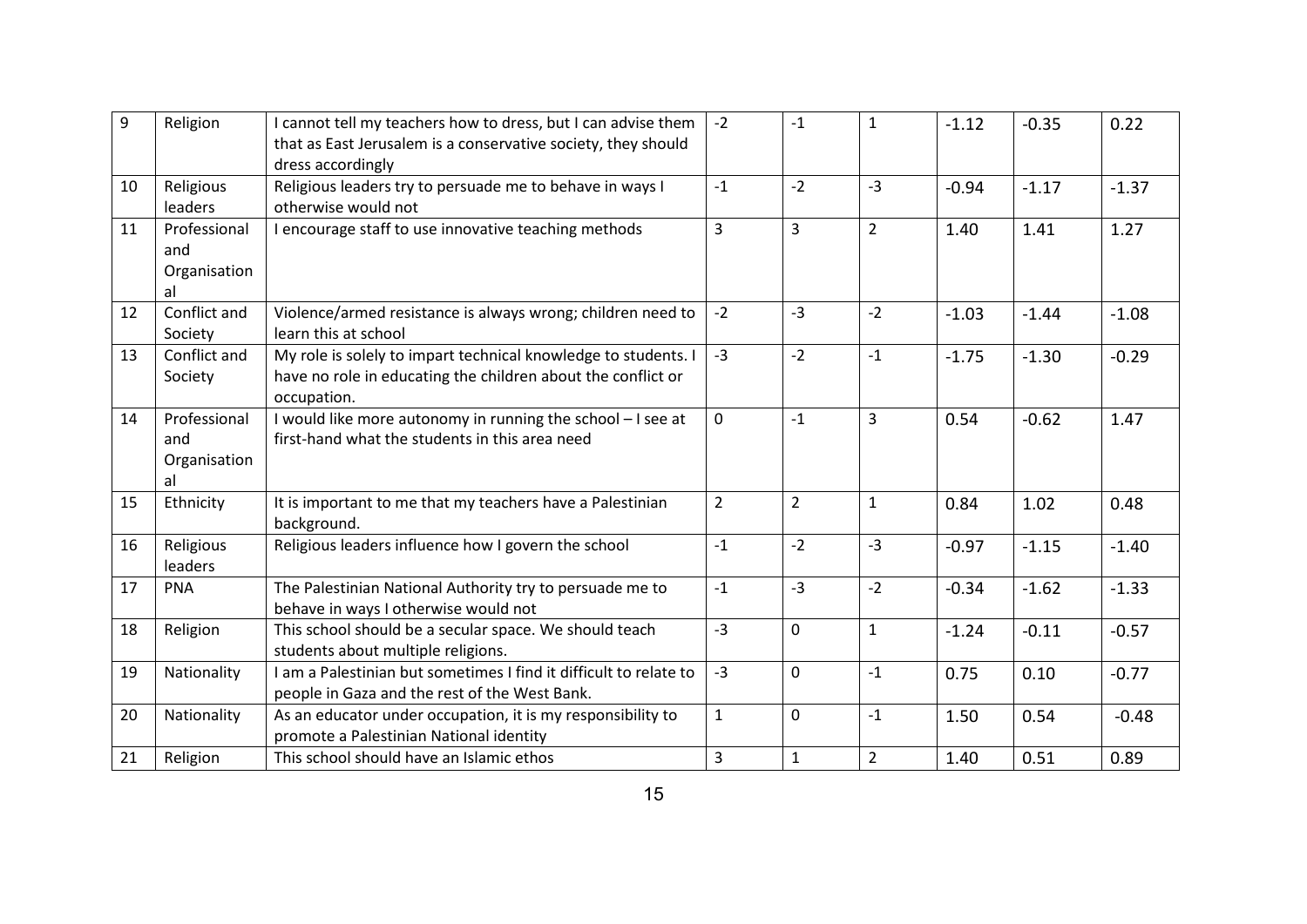| 22 | Professional | I am interested in learning about new techniques in              | $\overline{2}$ | 3            | 3              | 0.93    | 1.42    | 1.73    |
|----|--------------|------------------------------------------------------------------|----------------|--------------|----------------|---------|---------|---------|
|    | and          | education                                                        |                |              |                |         |         |         |
|    | Organisation |                                                                  |                |              |                |         |         |         |
|    | al           |                                                                  |                |              |                |         |         |         |
| 23 | Citizenship  | It is my responsibility to inform my students of their rights as | 0              | 0            | 0              | $-0.08$ | 0.19    | 0.11    |
|    |              | residents of East Jerusalem                                      |                |              |                |         |         |         |
| 24 | Nationality  | am a Palestinian, but I find it more beneficial to work within   | $-2$           | $\mathbf{1}$ | 0              | $-1.02$ | .66     | $-0.18$ |
|    |              | an Israeli system                                                |                |              |                |         |         |         |
| 25 | Ethnicity    | All Palestinians are ethnically Arab. It is my responsibility as | $\mathbf 0$    | $\Omega$     | $\mathbf 0$    | $-0.04$ | 0.17    | 0.09    |
|    |              | an educator to promote an Arab identity within my school         |                |              |                |         |         |         |
| 26 | Conflict and | I don't like living under occupation but I fear just as much     | $-2$           | $\mathbf{1}$ | $-1$           | $-0.47$ | 0.93    | $-0.53$ |
|    | Society      | the day when we will be under the full authority of the PA       |                |              |                |         |         |         |
| 27 | Citizenship  | It is important that students graduating from this school        | $\overline{2}$ | 1            | $\mathbf{1}$   | 1.23    | 0.73    | 0.36    |
|    |              | understand their rights as East Jerusalemites.                   |                |              |                |         |         |         |
| 28 | Professional | I like to meet regularly with other school principals in the     | $\mathbf 1$    | $-1$         | $\overline{2}$ | 0.57    | $-0.23$ | 1.29    |
|    | and          | area to exchange ideas                                           |                |              |                |         |         |         |
|    | Organisation |                                                                  |                |              |                |         |         |         |
|    | al           |                                                                  |                |              |                |         |         |         |
| 29 | Citizenship  | To accept Israeli residence entitlements is to deny our rights   | $\mathbf 0$    | $-2$         | $-3$           | 0.06    | $-1.43$ | $-1.72$ |
|    |              | as Palestinians                                                  |                |              |                |         |         |         |
| 30 | Ethnicity    | Jew-Arab we are all the same. It is this ethos which I wish to   | $-3$           | $-3$         | $-2$           | $-1.89$ | $-1.47$ | $-0.81$ |
|    |              | instil within my school                                          |                |              |                |         |         |         |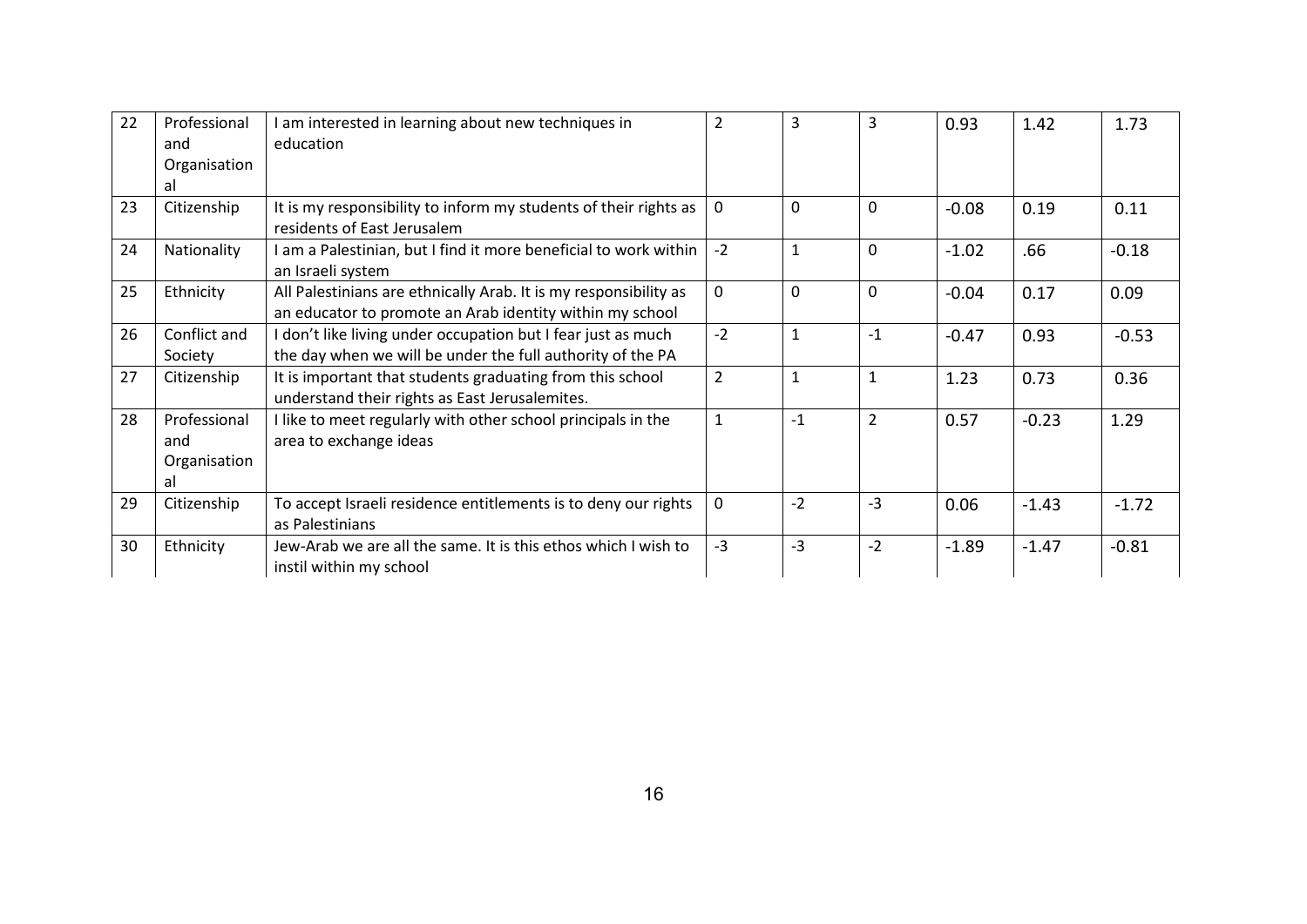We correlated the Q sorts to create a 20x20 matrix. This in turn was subject to a principal component analysis and rotated by Varimax criteria to reveal three factors as outlined below. Each factor represents a conceptual template originating from where each respondent categorised the statements. Table Two (below) highlights that there is a noticeable difference between three types of school ethos evident in our East Jerusalem cohort.

|        | Type 1 | Type 2 | Type 3 |
|--------|--------|--------|--------|
| Type 1 | 1.0000 | 0.5808 | 0.5848 |
| Type 2 | 0.5808 | 1.0000 | 0.6272 |
| Type 3 | 0.5848 | 0.6272 | 1.0000 |

**Table Two: Correlations between factor scores**

#### **The Factors**

Table Three (below) displays the factor loadings of each of the three factors, showing that all but one interviewee from the Awqaf schools weighed significantly on factor one. (The qualitative part of the research revealed that this respondent was actively seeking employment in the municipal sector.) As previously mentioned, Q Methodology is particularly adept at measuring the range of views on a topic, not the extent to which they are ascribed – however, given (i) the consistent responses and (ii) as our sample includes schools from the Old City of Jerusalem, modern progressive suburbs and surrounding conservative villages, we are therefore able to suggest that Awqaf principals are likely to share similar norms and values and seek to develop a common ethos in their schools. The table also highlights that municipal school principals also share norms and values; however, they weigh on two different factors. This would suggest that there are two dominant ethos(es) supported by municipal principals. Let us first look at what aspects of school ethos are common to all schools, before proceeding to differentiate between them. The numbers in brackets refer to the supporting statement as presented in table one (above).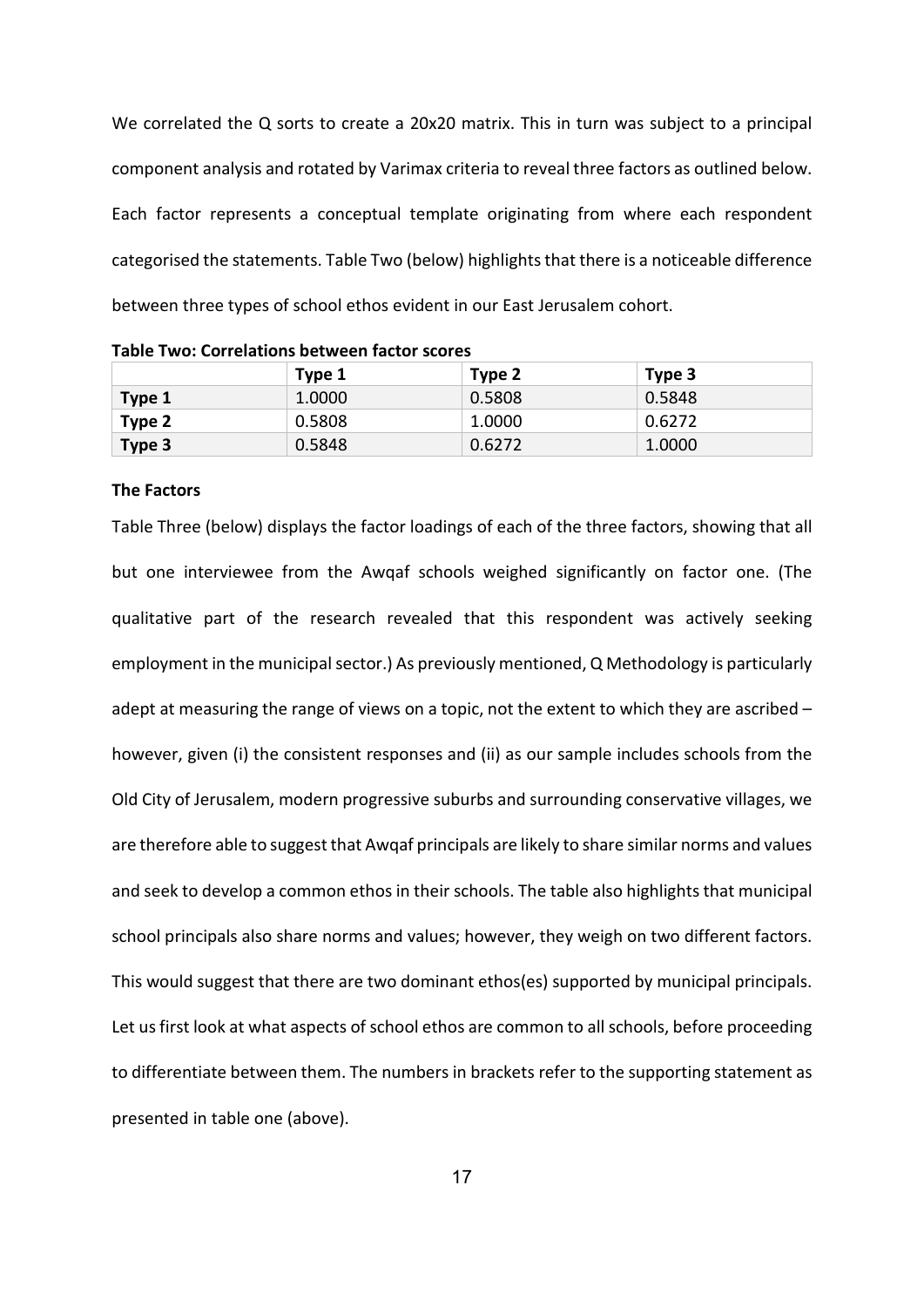| <b>QSORT</b>  | <b>Factor Loadings</b>                    |                       |
|---------------|-------------------------------------------|-----------------------|
| (Interviewee) | <b>TYPE</b><br><b>TYPE</b><br><b>TYPE</b> |                       |
|               | 2<br>3<br>1                               | School of Interviewee |
| $\mathbf{1}$  | 0.3416<br>0.3463<br>0.7254X               | Municipal             |
| 2             | 0.3508<br>$-0.0148$<br>0.5765X            | Municipal             |
| 3             | 0.0342<br>0.7554X 0.3273                  | Municipal             |
| 4             | 0.2886<br>0.8050X 0.3324                  | Municipal             |
| 5             | 0.1064<br>0.7013X 0.3315                  | Municipal             |
| 6             | 0.2764<br>0.3354<br>0.4326                | Municipal             |
| 7             | 0.4810<br>0.3524<br>0.6422X               | Municipal             |
| 8             | 0.1573<br>0.1399<br>0.8505X               | Municipal             |
| 9             | 0.3515<br>0.5980X 0.0827                  | Municipal             |
| 10            | 0.5764<br>0.6273X<br>0.2422               | Municipal             |
| 11            | 0.5566<br>0.5315<br>0.3004                | Municipal             |
| 12            | 0.7314X 0.1011<br>0.4396                  | Municipal             |
| 13            | 0.6762X 0.2041<br>0.4593                  | Awqaf                 |
| 14            | 0.6953X 0.3995<br>0.2449                  | Awqaf                 |
| 15            | 0.7122X 0.4045<br>0.1809                  | Awqaf                 |
| 16            | 0.6305X<br>0.4347<br>0.0988               | Awqaf                 |
| 17            | 0.6771X 0.2422<br>0.3959                  | Awqaf                 |
| 18            | 0.4246X 0.3574<br>0.2283                  | Awqaf                 |
| 19            | 0.7559X 0.2569<br>0.0352                  | Awqaf                 |
| 20            | 0.2033<br>0.8946X -0.0376                 | Awqaf                 |

#### **Table Three: Factor Matrix with an X indicating a defining sor[tiii](#page-8-2)**

### **Common aspects of school ethos**

All respondents were interested in the use of innovative teaching methods, suggesting the basis of a technocratic mentality. In terms of conflict management, respondents are unanimous in their belief that it is not the schools place to teach students that violent resistance is always wrong. The interviews revealed a complex relationship with idea of resistance: interviewees did not explicitly oppose violent struggle (muqawama) yet many principals questioned its utility and achievements. Rather, greater emphasis, particularly in municipal schools, is given to the discourse of educational advancement as the most effective type of Palestinian resistance.

Secondly, the primary identity of teaching staff is important: they should be Palestinian (and in some cases Jerusalemite), not 'just' Arab. Further, there does not seem to be support for a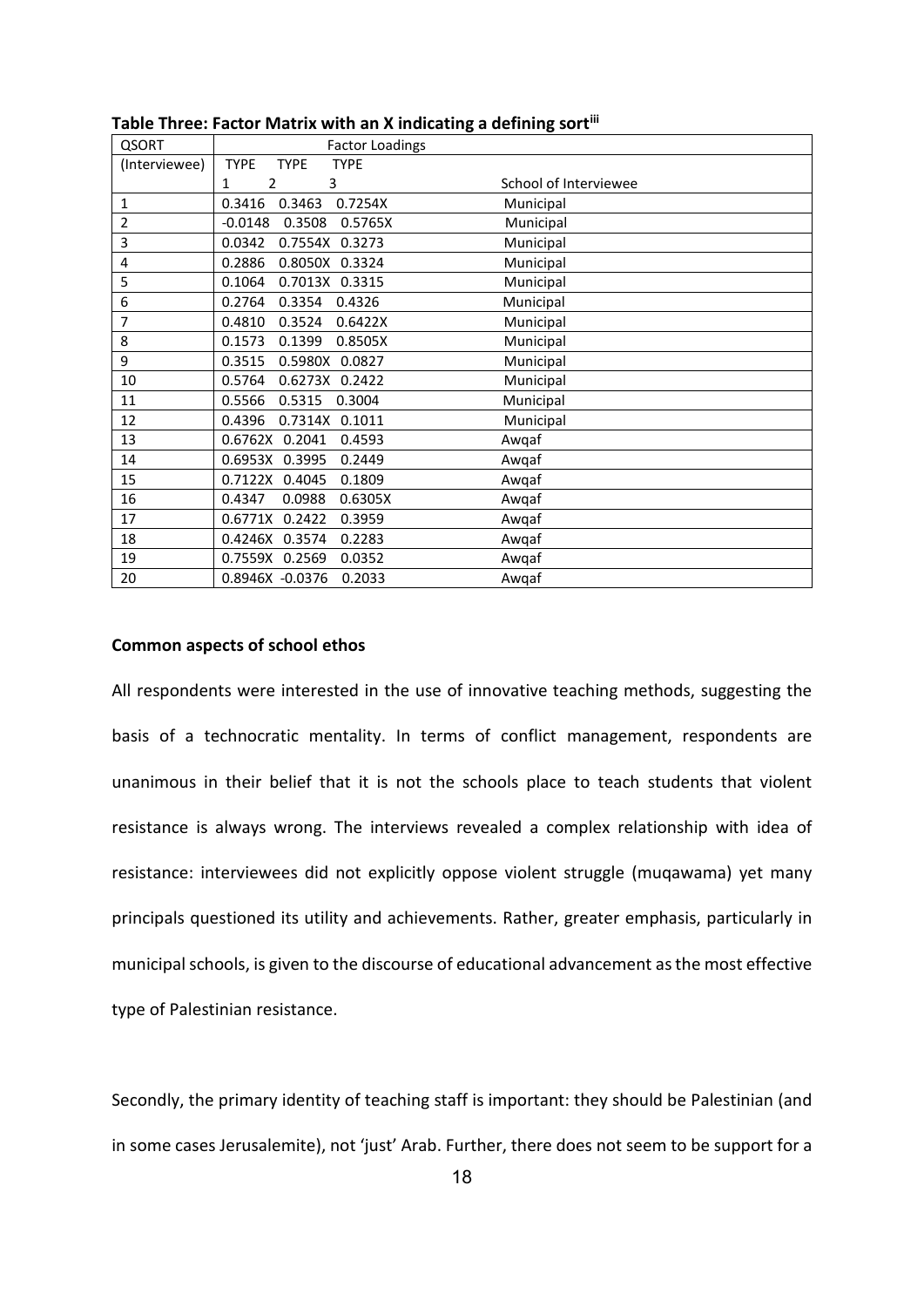pan-Arab ethos: Palestinian nationalism takes precedence. A number of respondents (particularly from al-Awqaf schools) favour hiring Jerusalemites as they understand the surrounding context and local sensitivities. Moreover, they are suspicious of the 'invasion of 1948 Palestinian head teachers'. Arab-Israeli's occupy a high proportion of municipal positions (usually as school inspectors) due to their Hebrew and Israeli recognised qualifications. As will become evident from the three emergent typologies, our results confirm that this fuels local resentment and suspicions that Arab-Israelis are complicit in the 'Judiaising' policies in the sphere of education.

While all respondents disagreed with the statement that religious leaders tried to persuade them to behave in ways they otherwise would not, the level of this agreement differed between typologies. Similarly, respondents felt, to variant degrees, that religious authorities did not try to interfere in the governance of the school. The qualitative results confirmed that that religious authorities have little influence in education in East Jerusalem. Occasionally, they may be hired in al-Awqaf schools to provide Arabic teaching due to staff shortages. However, there is only one illustration of a cleric objecting to the teaching curriculum. This finding challenges Israeli discourses of increasing religious extremism in schools originating from the religious authorities.

There is also unanimity in the belief that Arabs and Jews are a different peoples: respondents believe they are completely different races. Further, respondents have no hope of integration or co-existence. They are committed to maintaining a separate identity (a composite of Muslim, Arab, Palestinian, and increasingly, Jerusalemite) that resists the Israeli occupation.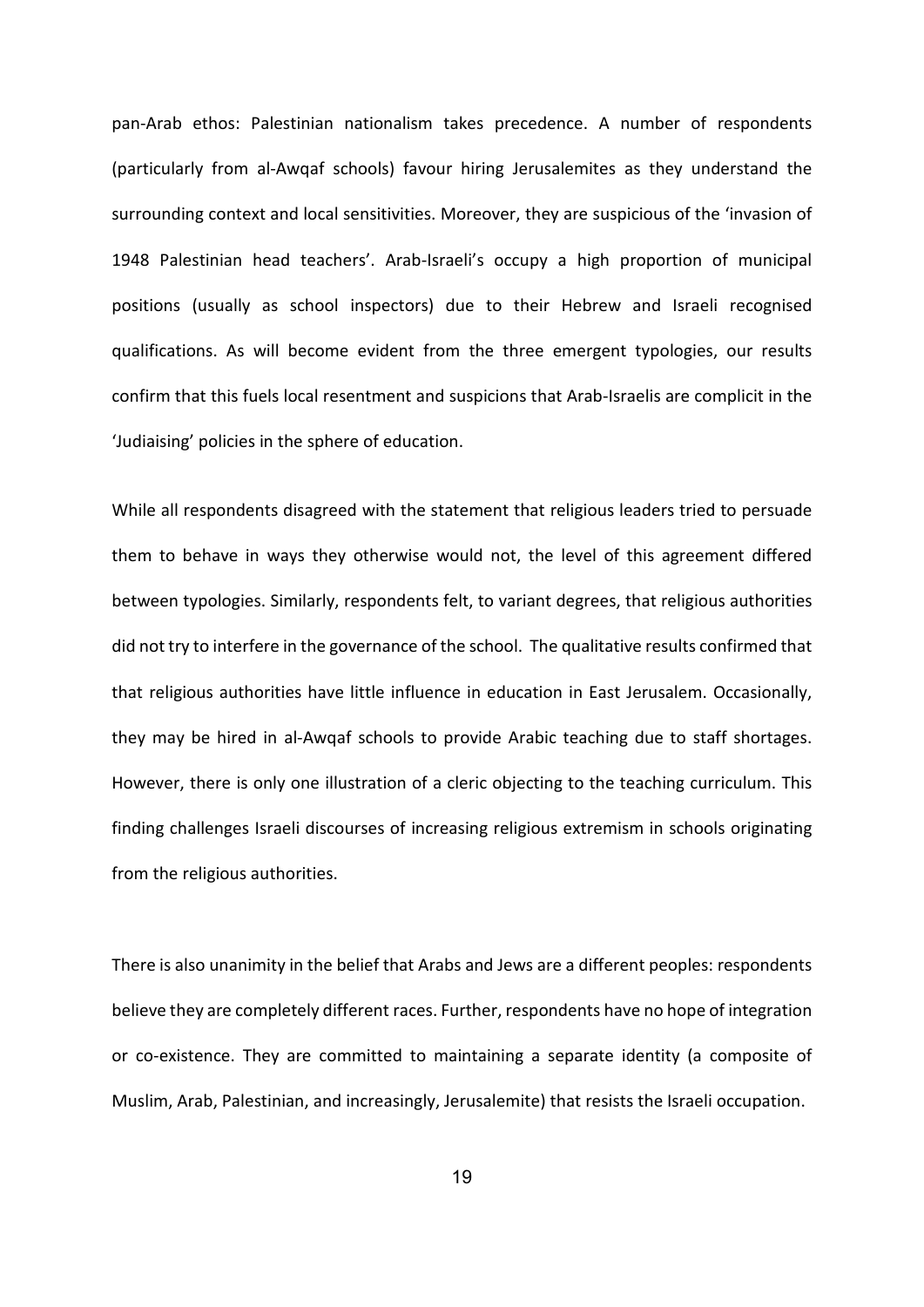Delving further into the data, there is the basis of a distinct Jerusalemite identity (vis-à-vis a Palestinian/Israeli identity). Statement 23 (my responsibility is to teach students their rights as residents of East Jerusalem) is not disagreed with by any factor, while all factors prioritise teaching students their rights as East Jerusalemites (27). The second and third typology do not see taking Israeli residency as denying their rights as Palestinians, while type one is neutral on the issue (29). The importance of maintaining and nurturing a Jerusalem identity at times trumps a religious affiliation/identity and Palestinian nationalism. This is maintained through educating about civil rights and familiarising students with Jerusalem's unique history, holy sites and traditions (through tours, site visits and local projects).

Having identified some commonalities, let us now look at what distinguishes each dominant school narrative.

# **Type One: Awqaf traditionalist**

Type one strongly identifies as a Jerusalemite and perceives Islamic teachings as part of their identity. They have a good relationship with the Awqaf administration. They have little interest in the Palestinian curriculum and book selection, but actively teach what they perceive as good citizenship (of E.J.) and about the Palestinian-Israeli conflict. Those weighing on typology one came from the Awqaf. This suggests that the range of viewpoints in Awqaf schools is fairly homogenous. In other words, a distinct Awqaf educational culture exists. What then does this ethos look like?

# *Strong focus on the promotion of a Palestinian National Identity (20).*

It is important that teachers have a Palestinian background (15). There is also, as expected, a differentiation between the Jerusalemite and Palestinians in the rest of the West Bank and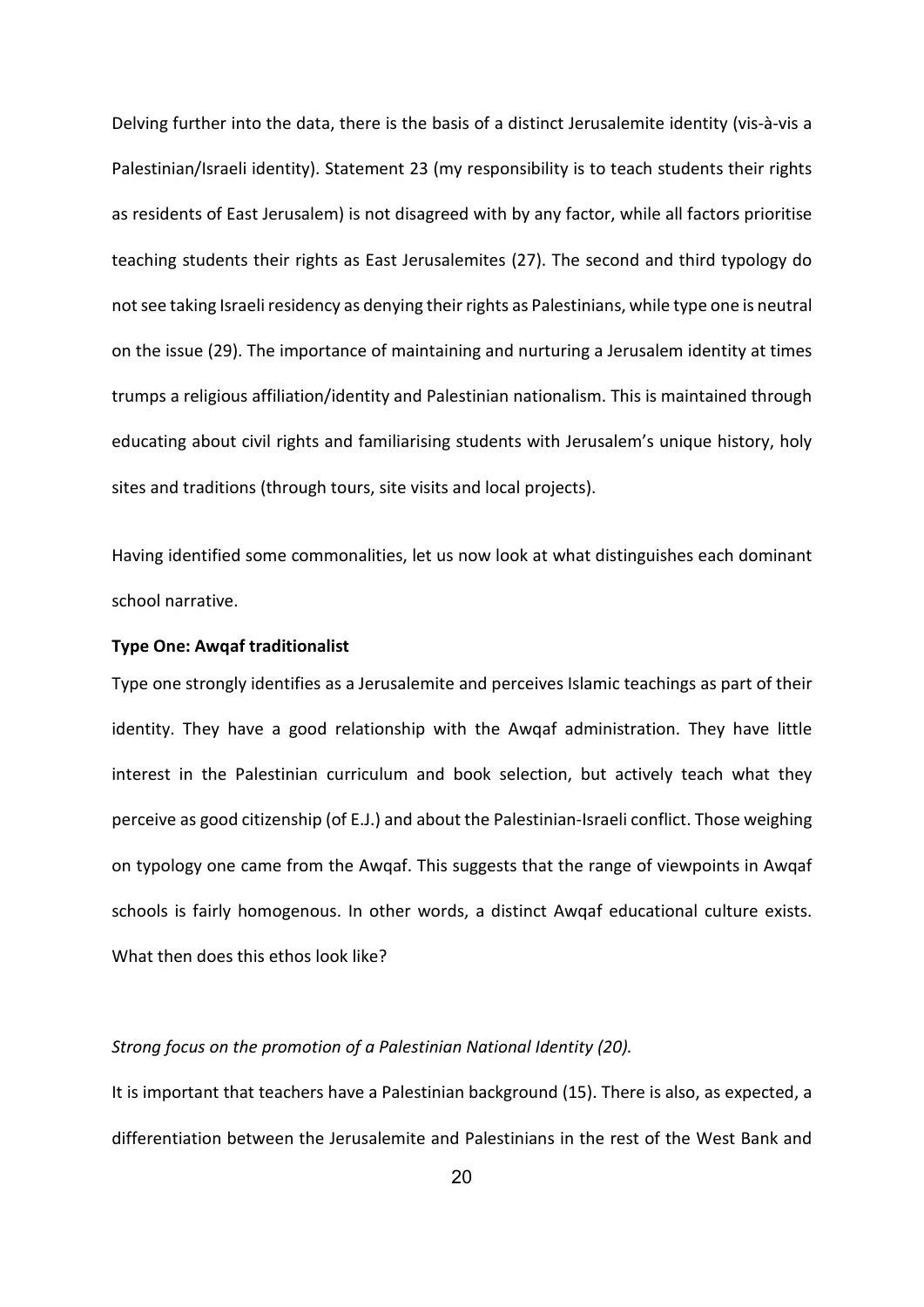Gaza (WBG) (19). While Palestinian nationalism can be evoked by teachers to encourage

religious unity and coexistence, or to stir resistance against Israeli occupation, ultimately it

may not be strong enough to overcome geographical distinctions. These assertions are

further supported by the quotes below:

A1 "Our identity is Jerusalemite first, and Palestinian second"

A3 "[Our role is to] strengthen the identity of students; their Jerusalemite, Palestinian, Muslim identity. Islam is our biggest pride. We have a religious mural painted on school's wall. I also requested a drawing of a church (but without a cross on its top) to strengthen our affiliation to Islam but also respect for other religions."

A5 "Currently, Israel is trying to erase the nationalistic poems [in our curriculum] and differentiate between the Palestinians inside [Israel] from the ones in Jerusalem and also in the west bank as if there were two states…The teachers are covertly teaching the original history and add-on to the books indirectly, they add information that doesn't exist to deliver a nationalistic message to students".

A7 "Since I started working in this school, I have tried to strengthen the nationalistic aspects [for students] and I have tried to explain to them the risks of leaving school and working in the Israeli settlements and markets and thus becoming subordinate to the [Israeli] occupation….It's important for me to have teachers with Palestinian background who have nationalistic sentiment regarding the occupation."

# *The Jerusalemite identity*

Equal importance is given to the encouragement of a Jerusalemite identity among students, which is supported by increasing local knowledge of civic rights and employing local Jerusalemite teachers who know the context, city and culture. The evidence points to suspicions of 1948 Palestinians taking local jobs and having a different normalisation agenda due to their integration within the Israeli and Arab educational system:

A2 "Teachers are brought from the north to teach in schools in Jerusalem. They take the vacancies that were meant for Jerusalemites. People call this 'the invasion of 1948 Palestinians"

A3 "At the beginning of the academic year, each classroom is named as one of gates of Jerusalem and each week we present new information on Jerusalem to strengthen their identity and affiliation."

A5 "We always aim to teach them that they're nationalistic Jerusalemites who should serve their country and their home city; Jerusalem.

A7 "I educate the students about their rights as residents of east Jerusalem as well as their rights in school through the student council. I'm sure that my students understand their rights before they graduate from my school."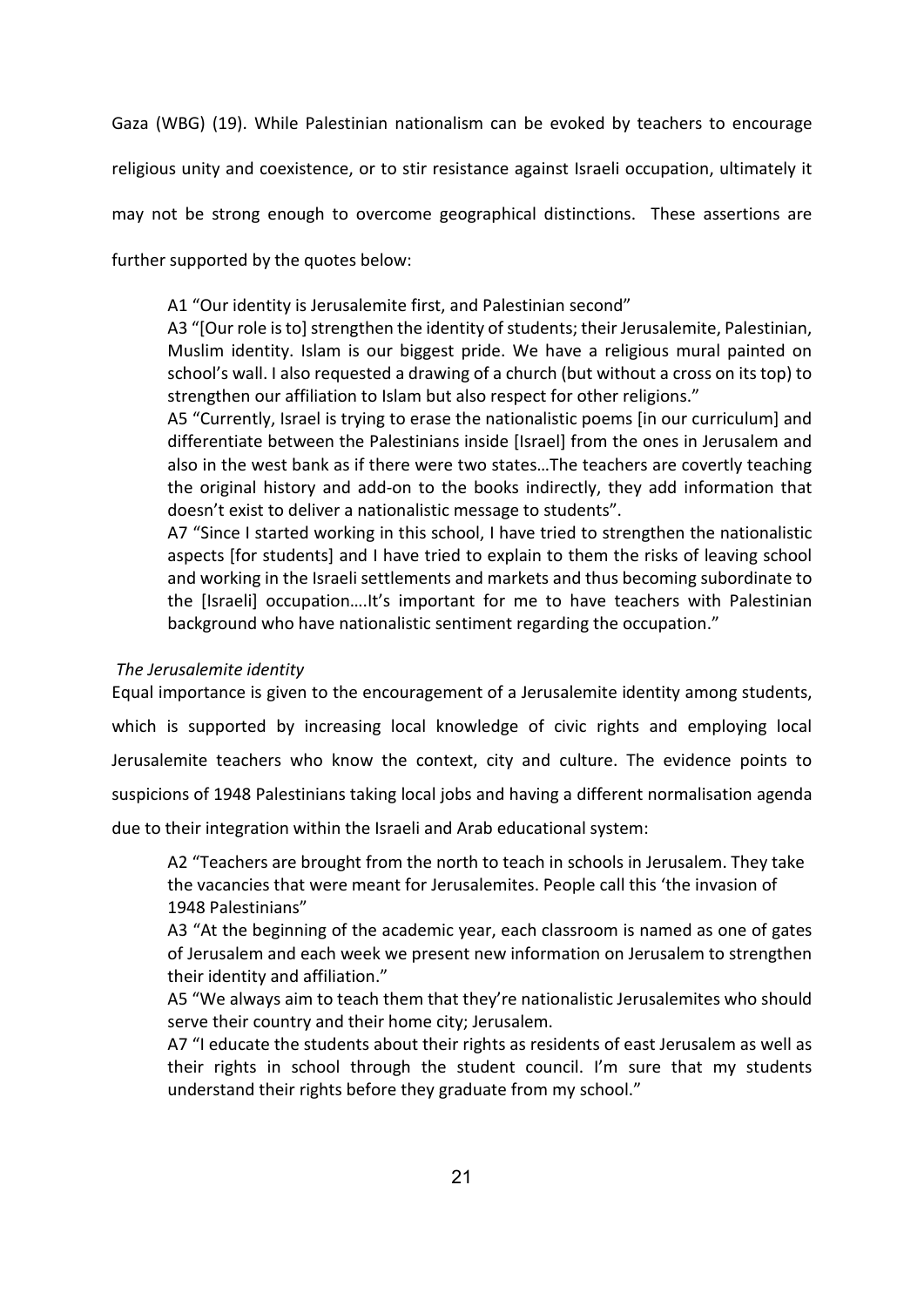A10: "It's very important for me to teach my students their rights as residents of east Jerusalem. Being a resident in east Jerusalem allows you to have certain rights under the international law.

# *The school should have an Islamic ethos*

This typology has a conservative traditional attitude to religion and its role in school. They

believe that school should not be a secular space where students are taught multiple religions

(18) but generally should have an Islamic ethos (21). Overall teachers support an Islamic ethos

but they do not totally reject the teaching of other religions, especially Christianity: as they

value co-existence and recognise its significance within Palestinian society and history. The

teaching of good values and (religious) virtues are prioritised as this will also lead to good

citizenship and better lives (3)

A10: "We don't have a problem with religions but have a problem with distorting religious texts. I don't believe in secular schools because we can never separate religion from daily life…The school doesn't particularly need to focus on Islamic virtues and values. I don't see a problem in values but in practicing religion. I support the Islamic values and virtues but not necessary the religious practices such as praying, dressing and others."

A5: "We are Muslims and the curriculum we teach is Islamic. However, we teach the students the importance of coexistence with the Christians and Jews."

A6: "Our school is operating according to the Islamic rules and there's no need for clerical involvement… We learn about other religions through our own religion."

A6: "We aim to teach and strengthen the good values of citizenship in our students." A7: "Our aims not only improving academic results but also improve their values."

*Relationship with their Palestinian administrative authorities*

They appear to have a good working relationship with the Palestinian administration and the

PA in that neither the Awqaf in Jerusalem nor the PNA in Ramallah persuade them to behave

in ways they otherwise would not (4)(7)(17).

A3 "We follow the regulations setup by the Awqaf and according to the condition and location of the school."

A5: "Our directorate is cooperating with us in an honest manner; we have departments that we can refer to easily, and our teaching plan in the school is a part of the directorate plan.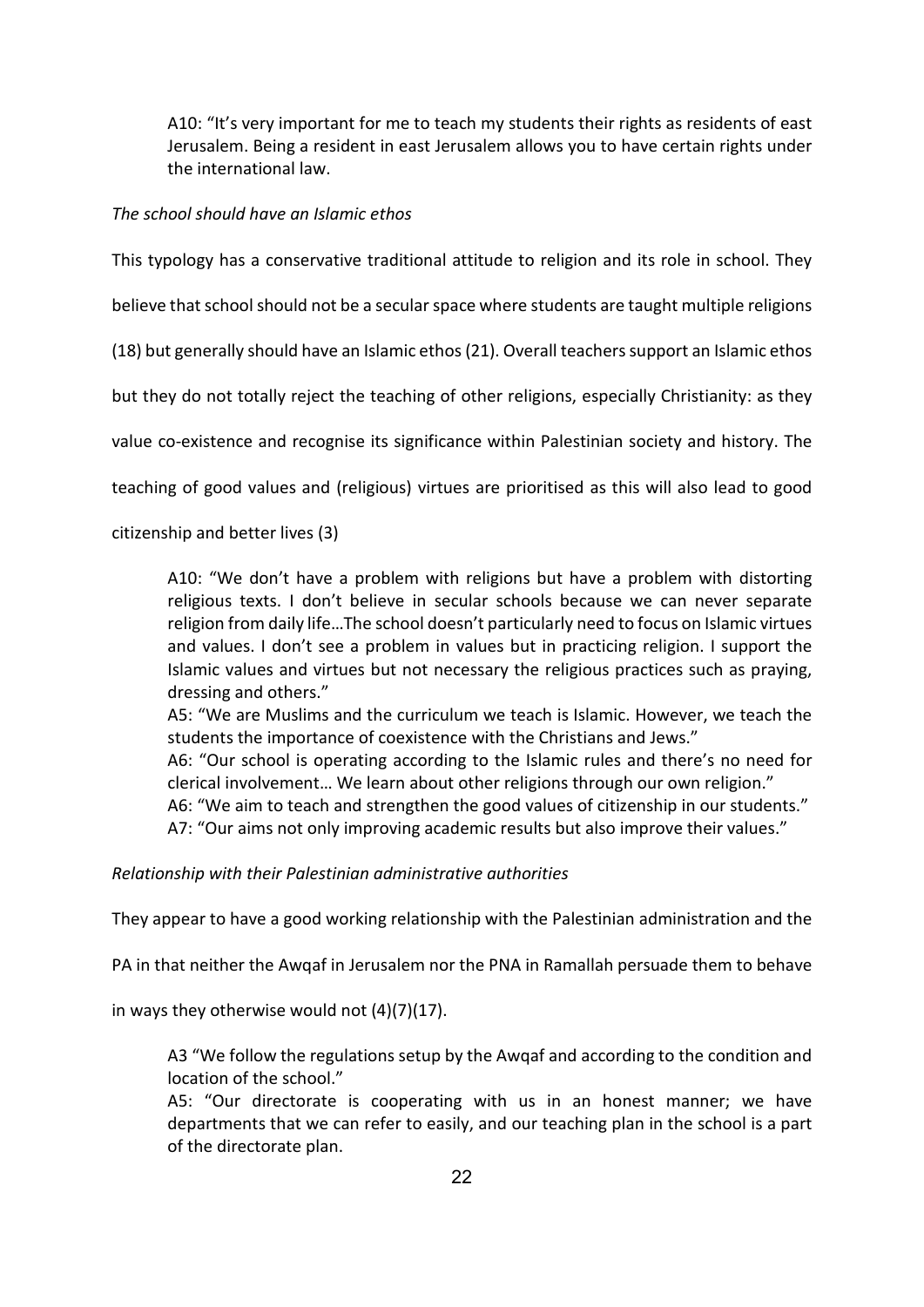A6 "As an education system: we work according to the Education Authority in Ramallah and no one can interfere [in this]. The textbooks are unified in all Awqaf schools in all areas...Each person can have his own beliefs and we can't object the curriculum but we try to organize workshops to update the curriculum every 5 years to accommodate the developments and students."

Conversely, they demonstrate much antagonism towards municipal schools and municipal

teachers. For the Awqaf educators, Palestinian teachers from municipal schools have

accepted Israeli authority and are part of the Israeli educational system in Jerusalem. Despite

Awqaf-municipal school co-operation over Tawjihi examinations there is no contact between

staff through teaching forums, collaborative networks or twinning of schools – this remains a

very politicised and sensitive topic. Awqaf educators believe municipal schools are using a

distorted syllabus which strips Palestinian students of their identity, national history and

weakens communal resistance. Municipal schools, in their opinion, have sold out because of

the lure of financial incentives (better pay) and better working conditions:

A1 "Jerusalem is one of the most difficult places for teaching because some municipal schools have the willingness to teach the Israeli curriculum and thus teaching in Jerusalem became a kind of a challenge and steadfastness (sumud)." A5" Those schools that teach the Israeli curriculum receive additional benefits and funds, but it is dangerous as it could lead to the 'Tahwid' (Judaisation) and challenging the Palestinian identity…We're proud to have the Palestinian curriculum that represents our nationality, history, religious, unification and values. I support teaching the Palestinian curriculum."

*Technocratic attachment*

Of the three typologies, this typology has the lowest technical interest – not finding it important to be involved in the selection of school books or choosing the curriculum to offer students (8). Nonetheless, they are interested in learning new teaching techniques (22) and encouraging staff to use innovative teaching methods (11) and tend to agree with statement 5: that their primary role is to increase the educational attainment of the child.

*Compliant to teaching curriculum and books:*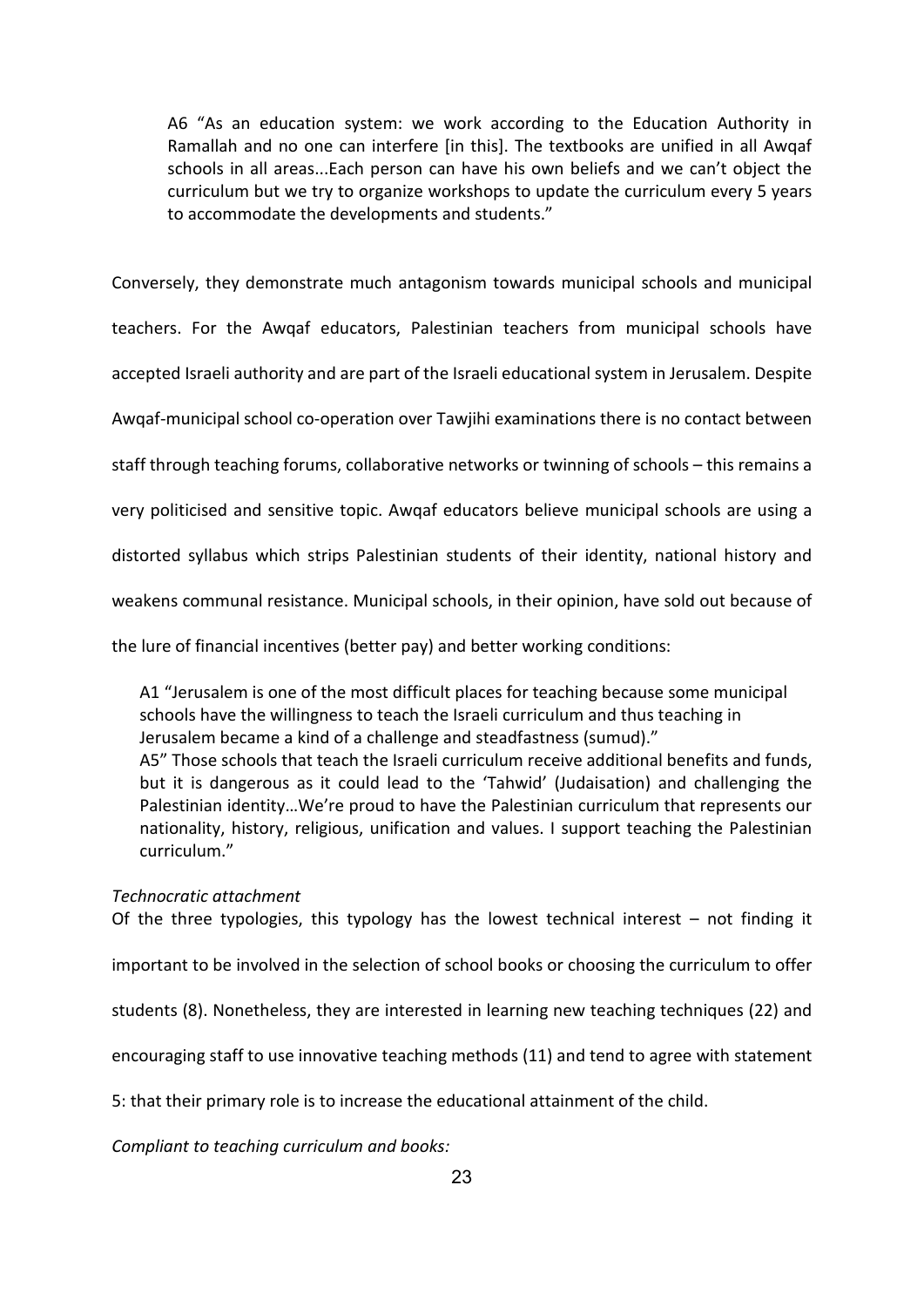A2 "The curriculum is the Palestinian curriculum internationally approved after Oslo accord. There should be scrutiny on the Israeli curriculum similar to the scrutiny applied on the Palestinian curriculum…

A5 "The message of education is beyond just delivering technical knowledge; it's a comprehensive effort that aims to enrich the students in every way…We feel we have adequate autonomy and we don't need to demand more of it."

A5: "We're proud to have the Palestinian curriculum that represents our nationality, history, religious, unification and values. I support teaching the Palestinian curriculum. In a covert way, our curriculum encourages and strengthens Palestinian nationalism and this is something we teach the students on since they're young children."

A8: "We sometimes manoeuvre around the curriculum with activities we do. If each principal had freedom choosing his curriculum, they would have chosen their own curriculum according to their personal views."

# *Committed to new teaching techniques and innovative methods:*

A5: "We have modern teaching equipment provided by the department of education, such as interactive boards for which we needed training courses for the teachers to use. We always aim to make the teaching experience more interactive and for students to lead the class and encourage them to build their leadership characteristics, also when they prepare to present to the class, they never forget the information and become more creative.

A7 "We try to encourage creativity and novel ways of teaching."

A10:" The teachers have been trained for the last 3 years to improve teaching strategies. The teacher focuses on the student as the most important building-block of education, where they previously used to only dictate the students."

# *Primary role is educational attainment of student:*

A5: "The message of education is beyond just delivering technical knowledge; it's a comprehensive effort that aims to enrich the students in every way."

A11: "One of my most important objectives is to improve the academic achievements among students."

### *Conflict and the Peace process*

In terms of future conflict resolution, they are pessimistic about peace with Israel during their

lifetime (6). They vehemently disagree with statement 13, instead arguing that it is their role

to teach students about conflict narratives and the Israeli occupation:

A2: "There is no hope in reaching peace, because [Israel] is a settler state."

A6: "Anyone who claims that Israel will achieve peace is delusional. I don't believe that Israel will achieve peace."

A11: "I believe that Israel will not achieve peace. Netanyahu said that the Palestinians will never have their own state during my reign. My role is not only providing knowledge but also to teach the students about the occupation and the conflict.""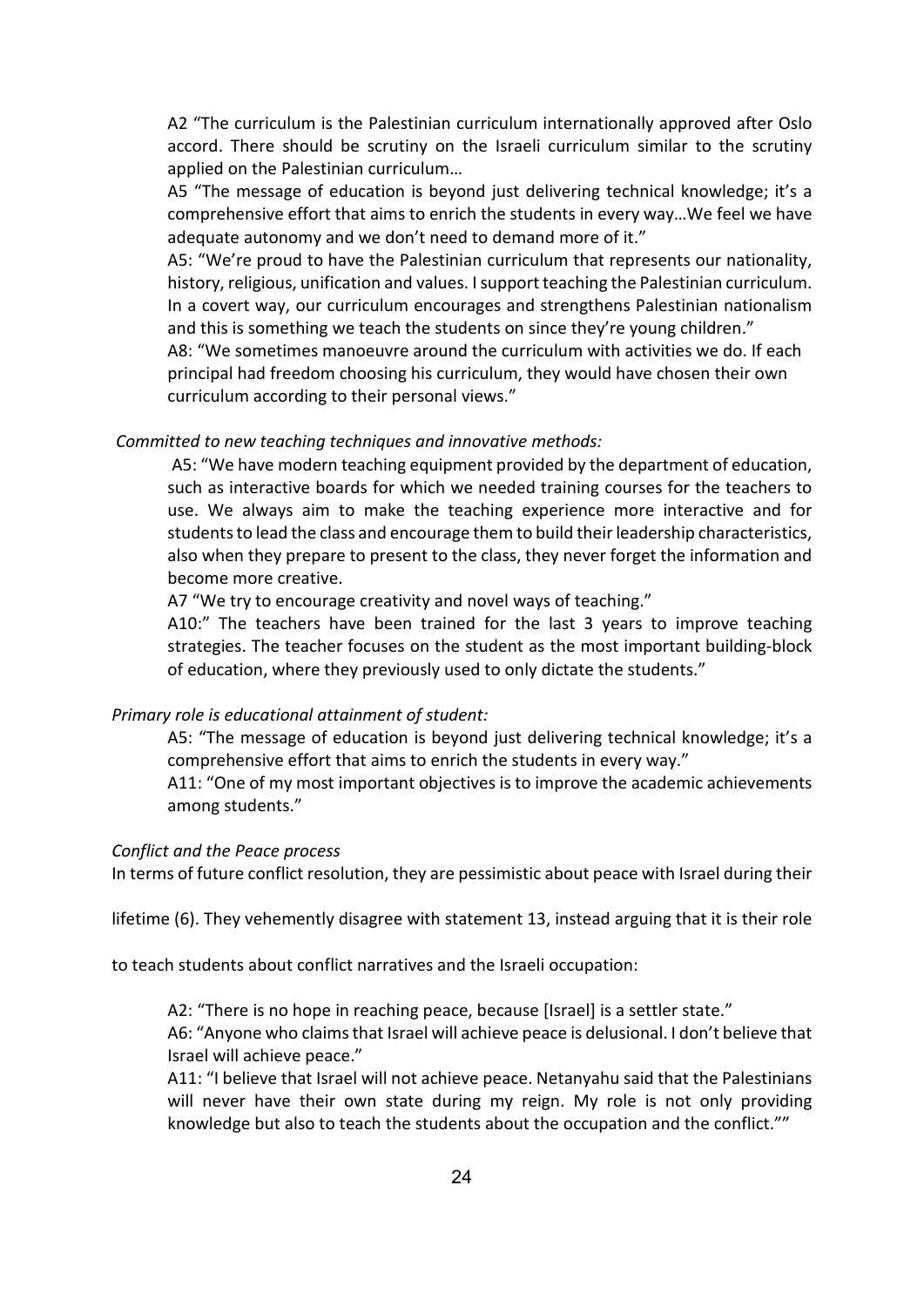The focus is not merely on occupation violence and the particular challenges of everyday life but inculcating an attachment to lost lands and Jerusalemite cultural heritage:

A5 "We, as institutions, are keen to take the students on fieldstrips to teach them about the history of Palestine [e.g. tours to Palestinian destroyed villages] so it can become embedded in their memories and not only verbally."

A6: "We educate the children about the occupation. We, in Jerusalem, are different from the rest of Palestine. Tension and contiguity in Jerusalem is very high and we have to educate the students about this."

A7: "In my opinion, learning about the occupation is an important thing; this does not only include technical knowledge…We try to inform the students about what happens around us such as public executions and violent raids…It's important for me to have teachers with Palestinian background who have nationalistic sentiment regarding the occupation."

#### **Type Two: Municipal pragmatist**

The municipal pragmatist acknowledges the limitations of the PA in East Jerusalem and is therefore willing to work within the Israeli system, albeit reluctantly. They stress the importance of Arab Palestinian history and identity which trumps Islamic teaching. They emphasise the importance of residency/citizenship rights but believe that it is not the school's place to discourage violent resistance. They prioritise school books and curriculum and individual autonomy and are not fully responsive to JEA (their Israeli Administrative masters). These teachers and Headmasters have a pragmatic approach to Palestinian education: in which they rely on the tawjihi, despite acknowledging its limitations.

### *Palestinian nationalism*

Typology two are the first of two cohorts from the municipality schools. They place significant emphasis on ensuring that their graduates have a keen understanding of Arab and Palestinian history. Teachers should have a Palestinian background (15) but like the other municipal cohort (type three), promoting a Palestinian National identity is understood within a broader Arab context.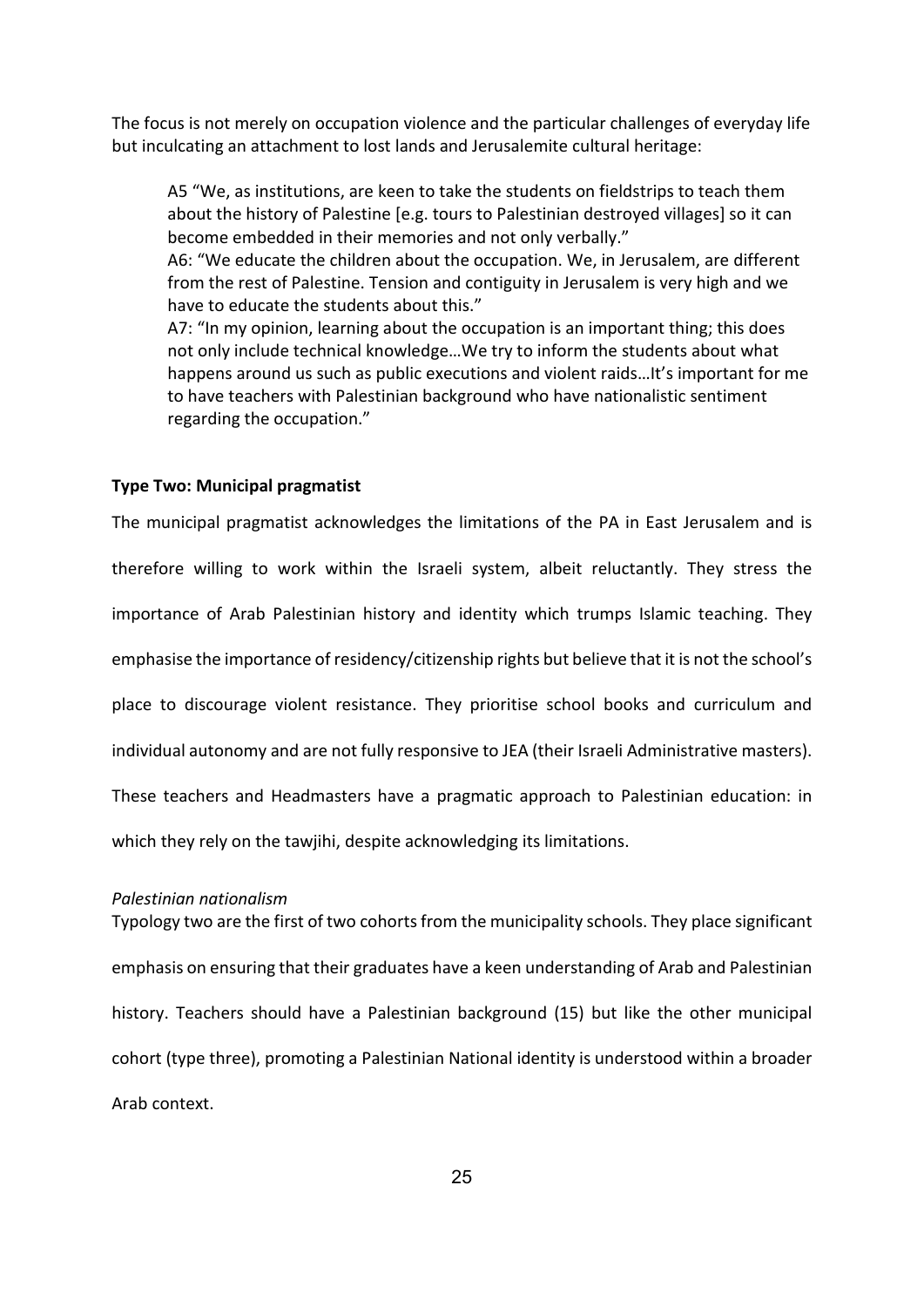M12: "I'm proud of my history as a Palestinian. I'm also proud of the Arab history and Arab leaders who led our nation to improvement. And I like to teach this to our students in an interesting way so they can better remember…We regularly do fieldtrips around the displaced Palestinian villages with the help of a tour guide who tells the students the real Palestinian story, and not the one that the occupation want to implant and teach it to our children to wipe out their Palestinian identity and make them ignorant."

# *Citizenship/residency rights*

They strongly disagree that accepting Israeli residency rights denies their rights as Palestinians

(29). This sentiment may be linked to the fact that some Jerusalem municipal school heads

are Palestinian citizens of Israel and have therefore learnt to reconcile the tension between

civic rights and national identities and affiliations. Rights are not only a form of resistance but

local empowerment and means to legally challenge the Israeli system.

M10" It's important for me that my students know their rights and duties in society. Residents in Jerusalem are paying lots of money to occupation. They also endure problems and difficulties. Thus, they have rights they need to demand and never gave up on."

M12: "I always encourage students to demand their rights, even for simple rights and never be negligent about them.

# *Islamic ethos and good citizenship*

On religiosity, while the school should have an Islamic ethos, of the three factors, this factor

believes this to be of least importance (21).

M12:" It's important for me to see the students improve their ability to write and read and for me to successfully plant in them the values of good citizenship and the virtues of Islam. All which if we follow, our situation would become much better. We see today that the west is following our Islamic virtues more than we do; however, they rename these virtues as general ethics.

### *Critical of Awqaf schools and PA authority*

These municipal school principals generally view Awqaf schools as underfunded, badly supported by the PA and delivering a poor level of education. Teaching appointments are due to patronage (wasta) and connections.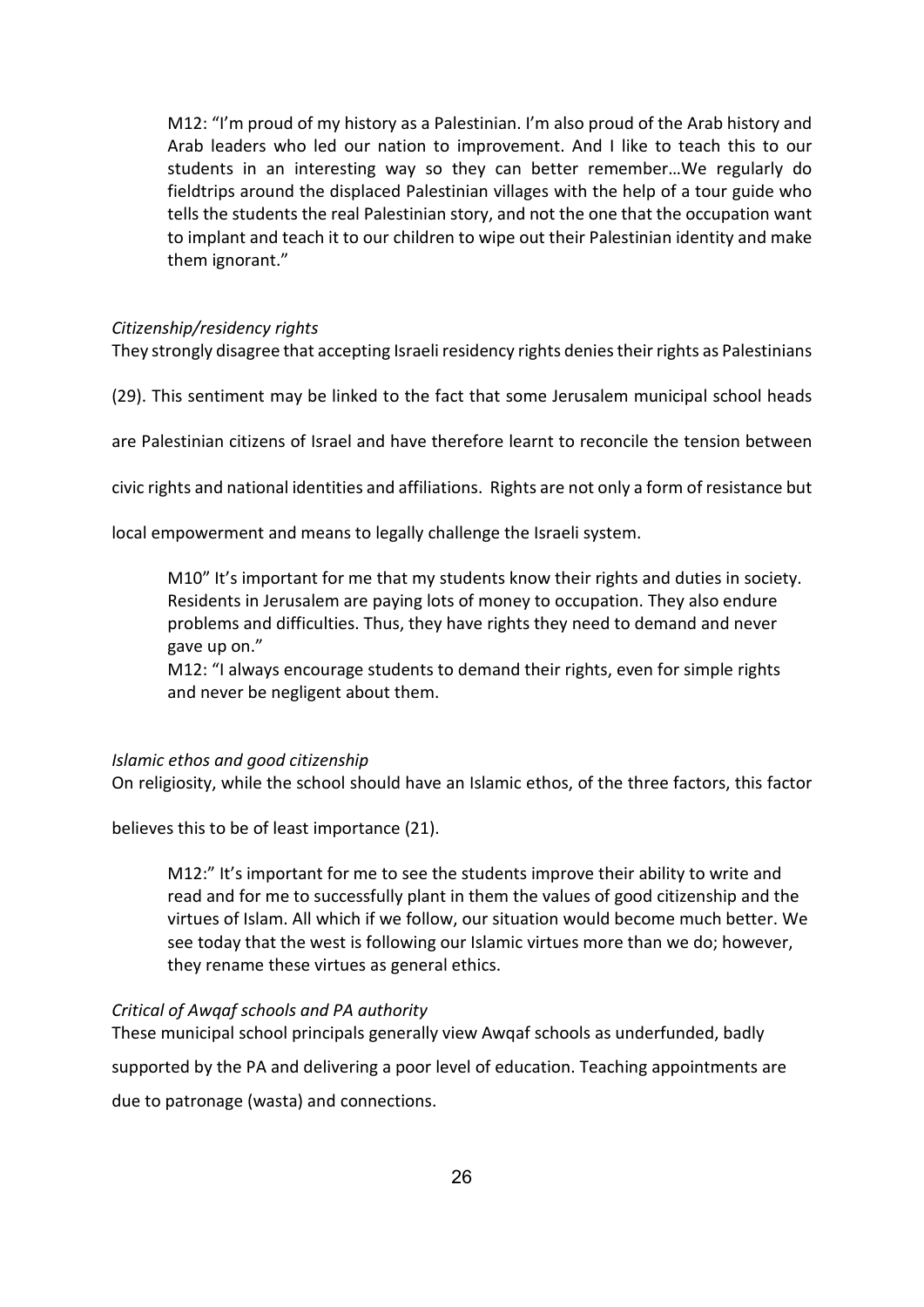M12: "The [Palestinian] authority has no role and influence in the school administration and even in curriculum, we don't follow the Authority. For sure, it's more materially beneficial to work in the Israeli system. We currently see the strikes that the teachers in the schools of Palestinian authority and Awqaf to demand their rights. Even after getting their rights, they will still receive much lower salaries than those who work in the municipality schools." M5: "Schooling in east Jerusalem is relatively forgotten. This is because of several reasons among which is the parents' neglect as well as the failure of almost 50% of the teachers. By failed teachers, I mean those teachers who were appointed through 'wasta' their connections, which in turn, led to the general decline in students' education.

#### *Technocratic mentality*

On an epistemological level, they do not prioritise meeting with other school principals (28).

Nonetheless, they do put forward that they do not see it as their responsibility to be

responsive to the Jerusalem Education Authority (1). Together with their counterparts in the

other municipal schools, they are most interested in learning new teaching techniques (22)

and like both other factors encourage the use of innovative teaching methods (11). They are

the only factor that prioritise the choosing of school books and curriculum (8). These

teachers/schools fall between PA supervision/accountability and Israeli municipal authority –

they are distanced and disenfranchised with the PA yet they are resistant to Israel's municipal

attempts to weaken Palestinian identity and culture. They see benefits of Bagrut (pedagogy

over content; teaching style; employment prospects) yet they also recognise its instrumental

political goal and are unwilling to countenance it.

M3: "The teaching system I follow in my school is a Palestinian system in general. Around 95% of the classes are being taught with Palestinian curriculum and the %5 left are being taught with the Israeli curriculum al-Bagrut. I think that once the classroom door is closed, only God knows what is being taught." The parents requested having Israeli curriculum but I can't include all of it. I only included Arabic, English, and Mathematics textbooks. And instead of including Israeli civil education, I added Palestinian national education. I know that the Israeli curriculum is better for students because it builds their thinking outlooks and does not depend on dictation. Thus, it makes it easier [for students] to be accepted in the Israeli universities and institutions. It also makes it easier for them to be accepted in job market much better than the students who studied the Palestinian system...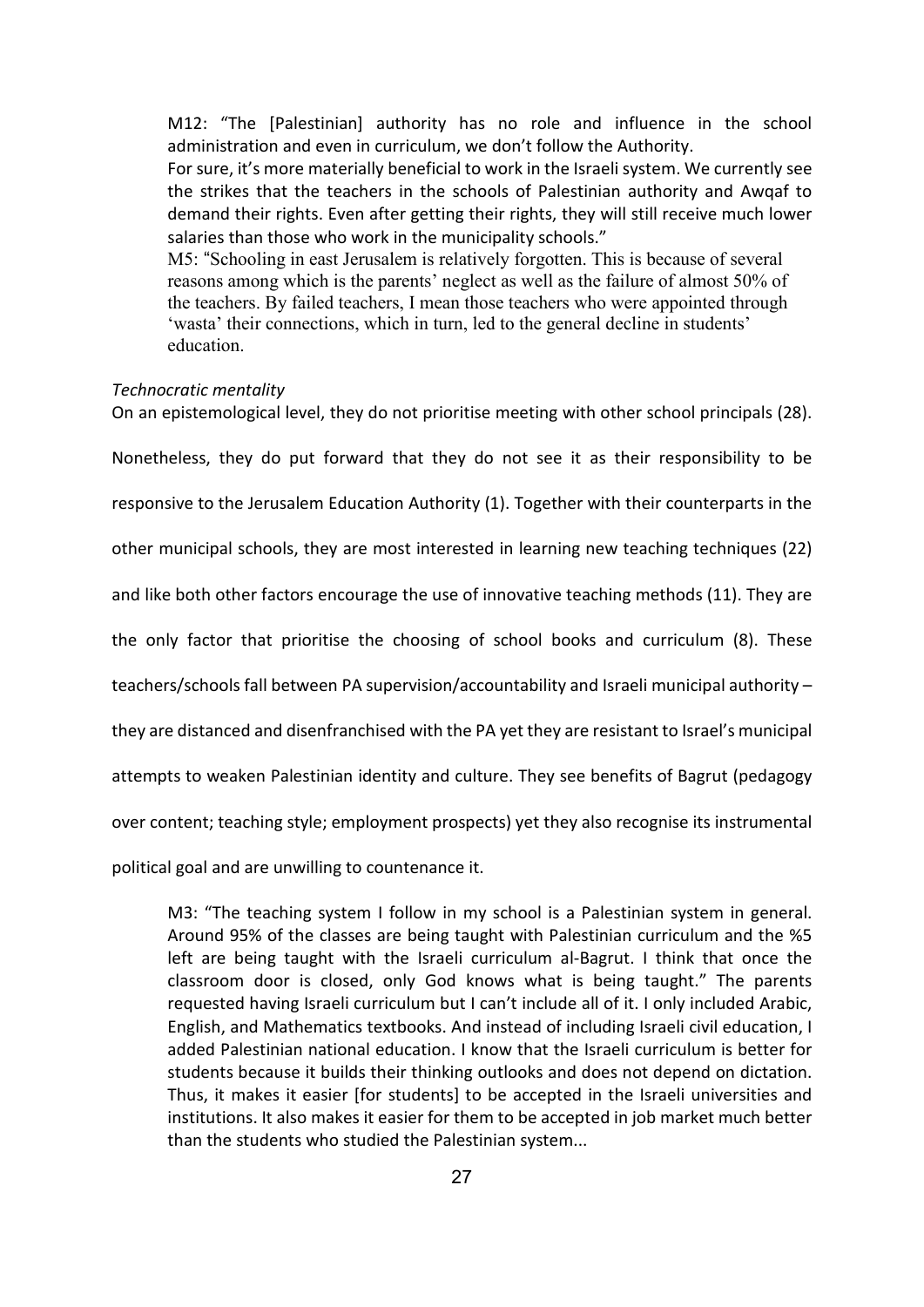However, we know that the ones who created the Israeli system [curriculum] have political objectives rather than academic. For this reason, I chose to include the textbooks that are standard and not related to politics, such as Arabic, English languages and Mathematics. All which are standard around the world. Meanwhile, for the social science textbooks such as national studies, history, geography, we need to have more flexibility. And we need to [help] the students to preserve their Palestinian identity while learning other skills from the Israeli curriculum. Because of this, I made the [curriculum] hybrid and picked the best for the students.

The objective of including the Israeli curriculum in the Arab schools in Jerusalem is to Judify [*Tahweed*] the area and not to achieve the best interests of students. They impose it to achieve political goals…

In regards of schools and curriculum, the PA is trying to reject something without providing an alternative. They claim they want to take away the Tawjihi but don't propose anything instead. Because of this we feel ridiculed. And feel that the students are being lab rats for this curriculum."

M3 justifies his hybrid educational approach due to: 1) parental demands 2) Israel's stronger

syllabus and text books 3) more choice and educational freedom 4) Higher educational

attainment 5) future job prosptheects 6) the Hybrid approach still includes Palestinian

nationalist components 7) Awareness of Israel's political objectives yet the PA have offered

no viable alternative.

M5: "Regardless of the curriculum, it remains my responsibility to make sure to deliver all [information] to our students regarding our Arab Islamic Palestinian history. As long as this does not oppose with the Israeli law to protect the students from being accused of not abiding by the [Israeli] law, this because of the special sensitive circumstances for the Jerusalemite."

M10: "I see that the Bagrut system helps the students to improve their creativity and critical thinking. However, we refuse to implement it as it is, because it pushes us away from our Palestinian identity. We want to teach the Palestinian curriculum in a Bagrut style and system.

M4:"The Tawjihi system is very sterile and complicated. Even within the PA itself, the Palestinian minister of education requested the elimination of Tawjihi system because it doesn't achieve the students' requirements and doesn't recognize the individuality of the students and their personal, academic, and social differences. The curriculum in general is good and preferable despite having few remarks on it. I prefer it, especially regarding History textbook of the 11th grade because it focuses on the Palestinian history. I give my opinion without restraints and we try to investigate and analyse [the books] with the students and give them examples to compare history with current time."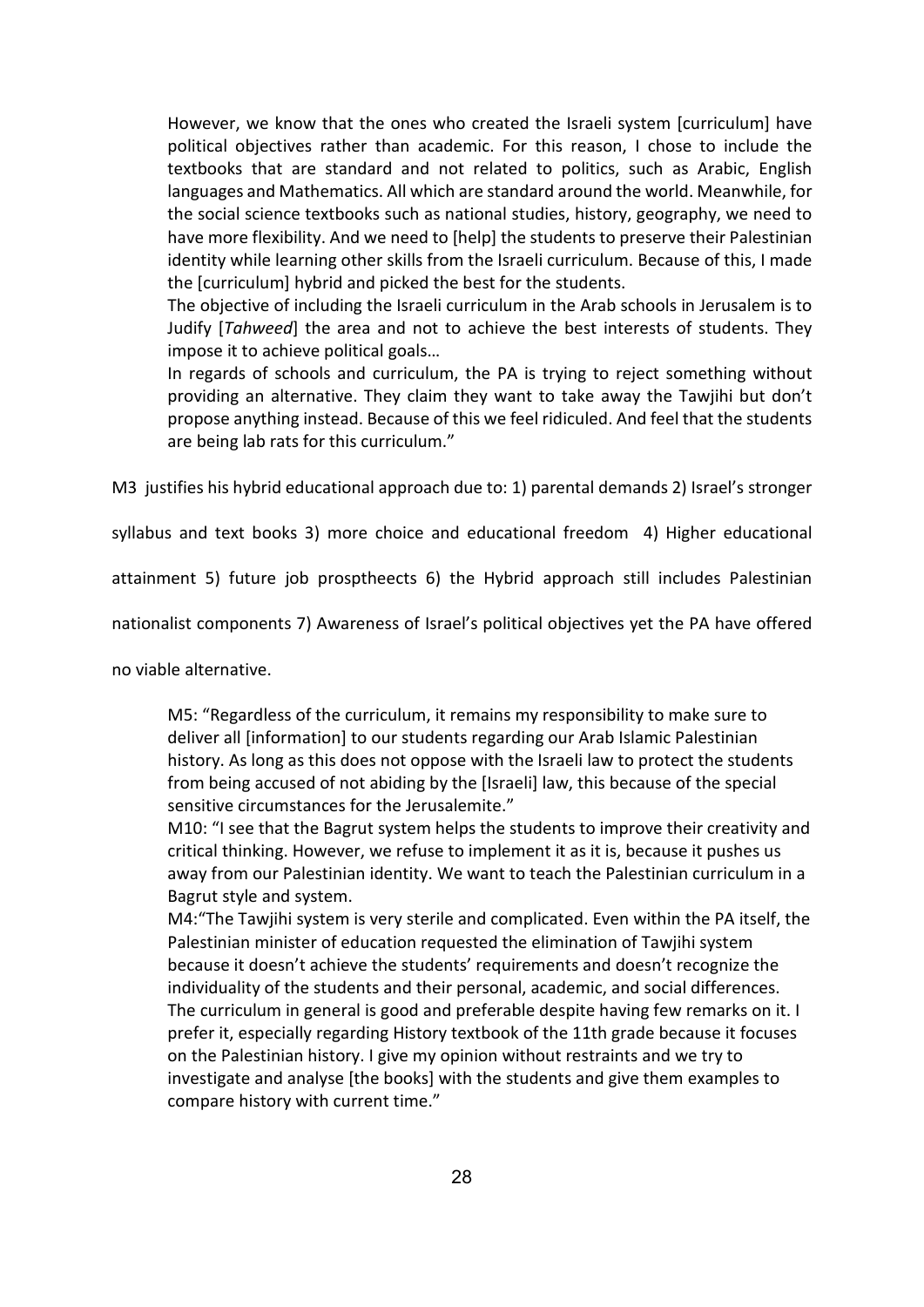This cohort is not particularly interested in increasing their autonomy in the running of the school (14). However, this may be as they perceive themselves to already have it: statements 10, 16 and 17 suggest that the JEA, PNA and religious leaders do not make them behave in ways they otherwise would not but rather they have found discretionary space through the cracks of a fragmented system.

#### *The broader peace process*

They are the most pessimistic typology about Israel making peace with the Palestinians in their lifetimes (6). However, while they do not like living under Israeli occupation, they are the only typology to say that they fear living under the PA more (26). While they regard themselves as Palestinian, they can see some advantages of living within an Israeli system

(24).

M3: "I don't like living under occupation, but I'm more afraid to live under the absolute rule of the Palestinian Authority. This statement represents how I feel. Although Israel is a colonial state, however, it's an institutional state unlike the Palestinian Authority which is an individual state." M5: "I don't like living under occupation, however the PA rule is not different from the Israeli rule and it also doesn't function to benefit the Palestinian citizen." M10: "As a teacher, I seek to educate and plant the basic principles in my students. I don't exactly follow the curriculum, I act upon what I see is more beneficial and valuable for the students. In the textbooks of municipal schools there are pages that been wiped out because it includes nationalistic lessons and poems. I always tell my students that their education and learning is itself resistance and perseverance, and the occupation always seek to demolish culture and education because it knows that education is the thing that leads to the development and progress of the nation."

# *Resistance*

This typology does not believe that it is always the school's place or responsibility to oppose violent resistance in certain contexts (12). Resistance may take multiple forms and expressions: "muqawama" violent resistance; "muqawama silmiyya", peaceful resistance (protests, demonstrations) and "sumud", everyday steadfastness or resilience. Yet as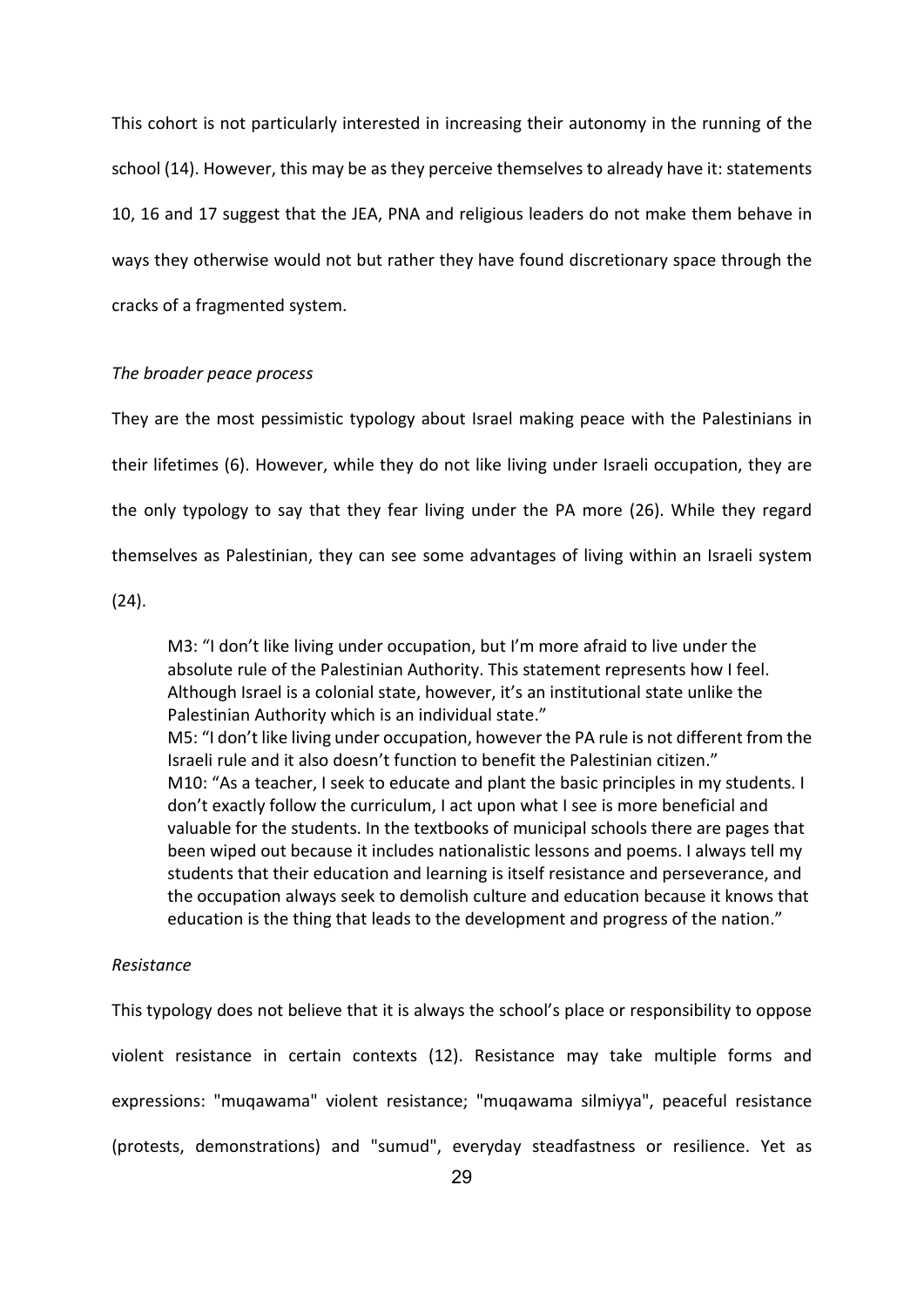educators their role is to provide a broad and constructive concept of resistance in which

education provides the hope for future liberation.

M1: "There is a difference between violent resistance (*muqawama*) and peaceful resistance (muqawama silmiyya). Resistance (sumud) is part of our daily lives, we need to be resilient and struggle against the occupation. How can we achieve freedom without resistance? Our role in this struggle is education. The Israeli Bagrut can never be imposed on us – this crosses twenty red lines. Put it another way, if the society of [conservative village] agree to introduce the Bagrut then I will agree – but I know they will never agree to this prospect…I always tell our students that the knife will never get us Palestine back, but education will. In my opinion, students have troubles in their homes between their parents, and not from the current political situation."

### **Type three: Municipal Reformer**

This final typology prioritises educational advancement over nationalist discourse; they are willing to adopt the Bagrut if it improves academic attainment; they do not prioritise conflict management or Palestinian national identity; overall they are less political but more integrationist towards the Israeli system. The final typology consists primarily of principals from the municipal sector (one Awqaf principal weighs on this factor too). This individual indicated in the qualitative interview that he/she would like a position within the municipal system because of the salary benefits and the stagnant tawjihi system.

# *Citizenship/Residency*

Like type two, this type does not see taking Israeli residency as denying their rights as Palestinians. (29)

M1 "Students need to know their rights within the occupation situation- as East Jerusalemites they need to know their rights… We always promote the Palestinian identity, not only because we are under occupation." M2 "Important to understand our Jerusalem rights. We bring in a lawyer to teach the 11th grade their rights. The lawyer is a Palestinian from inside Israel (1948 Palestinian) working for an organisation called Qudsuna (Our Jerusalem))" M6: "For me, it's important that our students before learning their identities as Palestinians to know their identities as females, members in a family and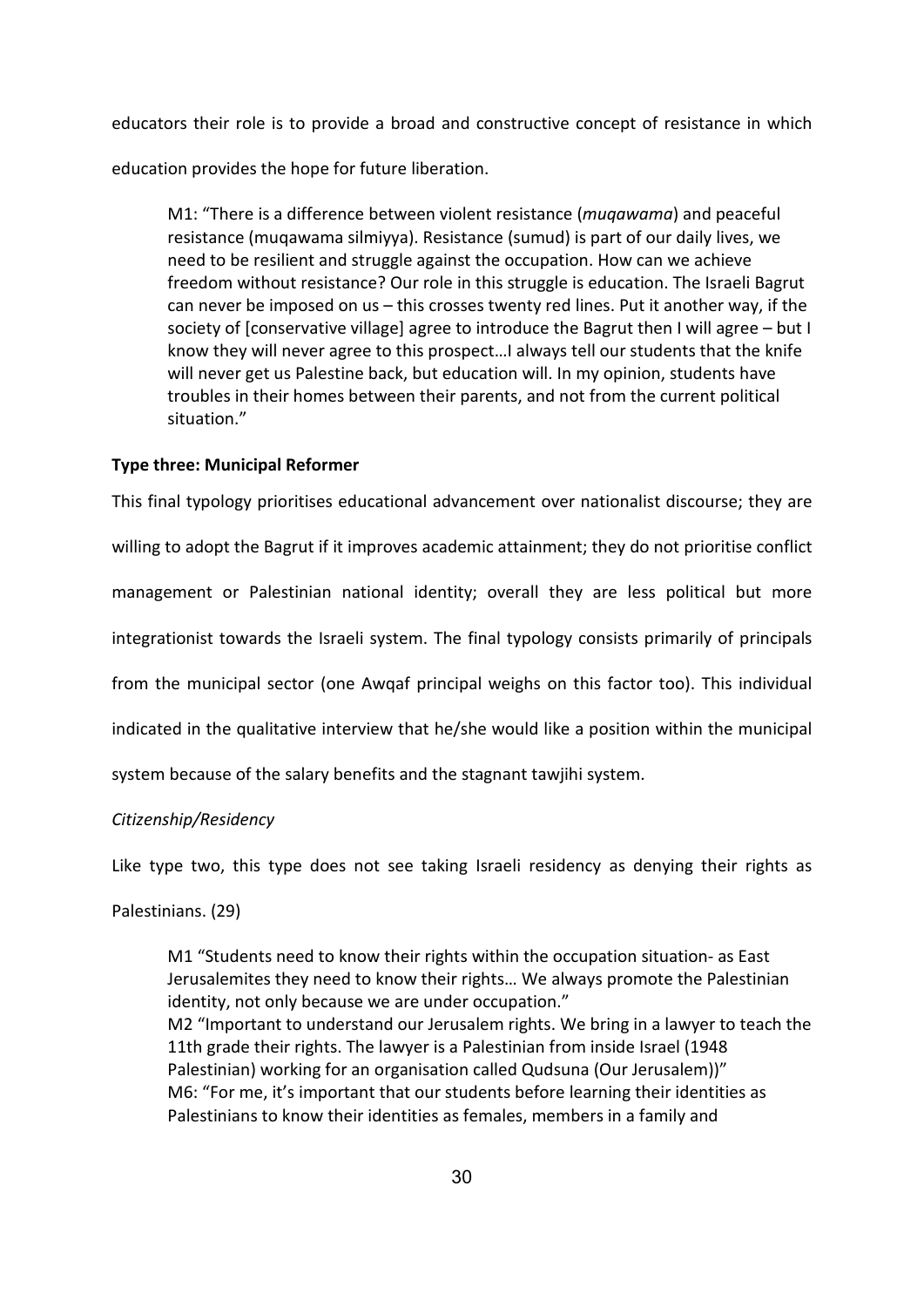Jerusalemites in terms of identity and culture, and all which would result to build their identities as Palestinians."

# *Jerusalem identity*

However once again, we see a strong affiliation with Jerusalem vis-à-vis the other areas of the

country.

A4 "I prefer to have Jerusalemite teachers because it makes it easier for him to communicate and understand the children."

# *Palestinian identity*

This is the only typology that is reluctant to promote a Palestinian national identity within

their school (20). They do stress however that the school should not be a secular space (18)

but should have an Islamic ethos (21). That said, religious leaders do not force them to behave

in ways they otherwise would not (10), nor are they influential in the running of the school

(16). This is the only typology to agree with the statement that as East Jerusalem is a

conservative society, teachers should dress accordingly (9).

M2 "[village name] is a very conservative village, it is different from the rest of East Jerusalem. The municipality sent us this year a female teacher from the village next to us who dressed inappropriately. I had to take the teacher aside after one week as she was getting hassle from students and explain the religious norms and customs of society in [village name]."

# *Relationship with authority*

This typology would like more autonomy in running the school (14). They are the cohort most likely to support the statement that their primary role is to raise the educational attainment of the child (5) and to ensure that graduating students are good residents of the city(3). They are also interested in learning new teaching techniques (22) and encouraging staff to use them (11). This interest in education attainment, together with an interest in meeting with other school principals indicates that this factor may demonstrate some of the qualities of an epistemic community. They are the only factor that consider that they should take on board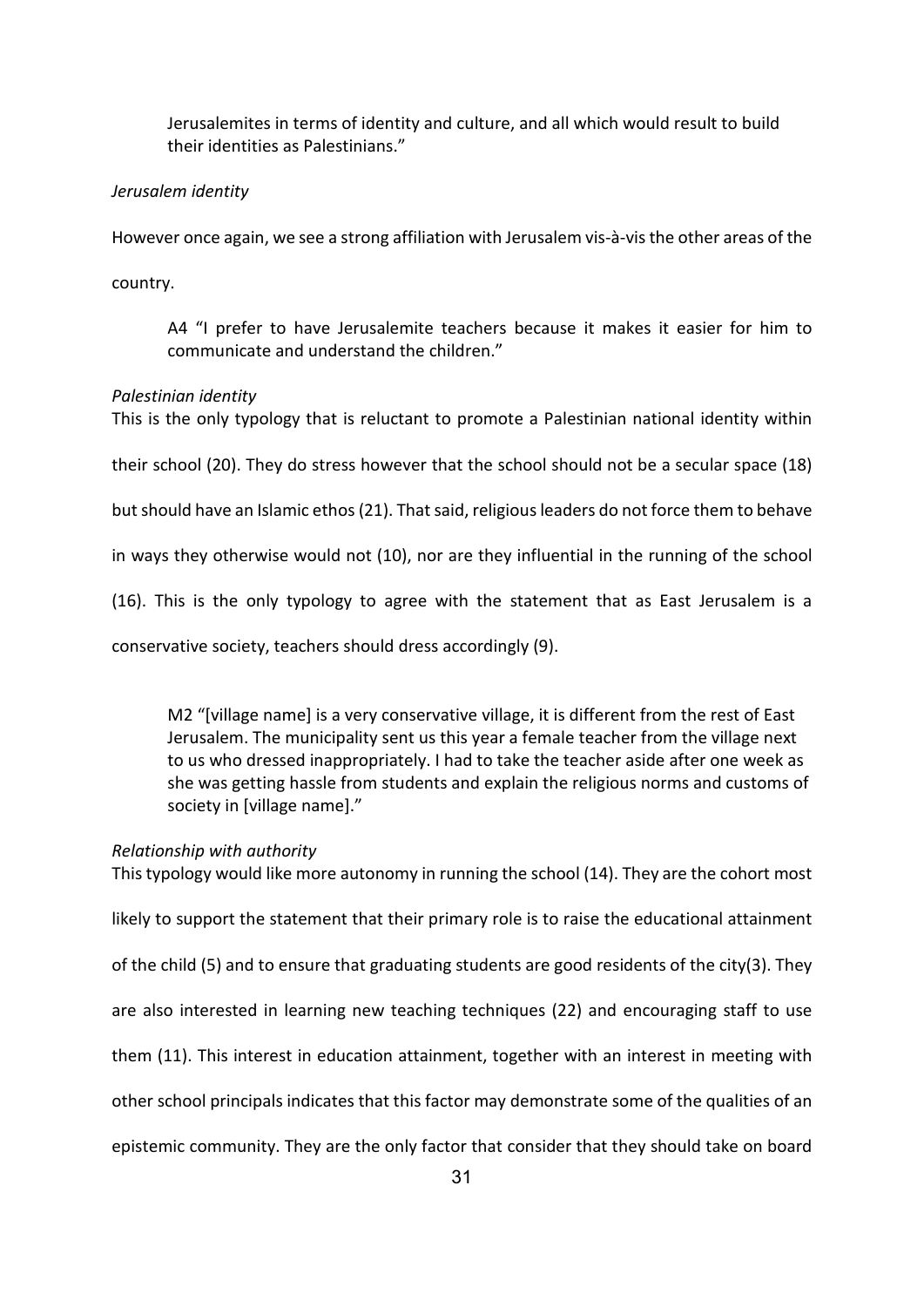the ideas of their governing body (for all but one, this is the Jerusalem Education Authority).

They are also more supportive of implementing the Israeli Bagrut.

M8: "We strongly need to learn Hebrew language because it's vital to our daily life and dealing with official institutions including occupation state…The municipal schools are 90% funded by the municipality in terms of budgets, expenses for classrooms, buildings and utilities. In my opinion, we receive enough budget to fulfil all student needs…There are many private schools, such as the ones affiliated with *Husni al-Ashhab[iv](#page-8-3)*, which lack important things such as heating and utilities. Overall teachers' salaries in the municipality are big compared to the teachers in other Arab states. The teachers are doing their jobs with integrity and honesty… I believe that, since I chose to work under the municipal system, then I need to abide with its regulations."

This typology is supportive of the municipal system which is regarded as well funded and

remunerates fairly. Those who chose to teach in this system appear to abide by the

regulations and are more compliant with the administrative authority (in this case the

Jerusalem Education Authority) than other teachers.

Together with their counterparts in the other municipal typology, they are broadly

supportive of the Bagrut system.

M9: "I prefer the Bagrut system because it measures student's long-term abilities. It's a long-term and consistent measure unlike al-Tawjihi which only determines the fate of students through two-weeks of examinations…the Bagrut makes it easier for students to be accepted to university. Overall I support the Bagrut format over the Palestinian curriculum because it's a better and stronger evaluation mechanisms." M11: "I see that the Israeli system is better materially for the Jerusalemites, because of the heavy living expenses and taxation they pay on everything, even their houses, and thus it's better for them to work under the Israeli system that pays much better salaries than Awqaf schools; which also work in Arab schools and work hard to plant the nationalistic values in their students."

# *Violent resistance and the peace process*

In terms of the conflict: while principals in this category will inform students about the conflict and the environment in which they live, they are the typology that placed the lowest amount of emphasis on this. (13, 20, 27)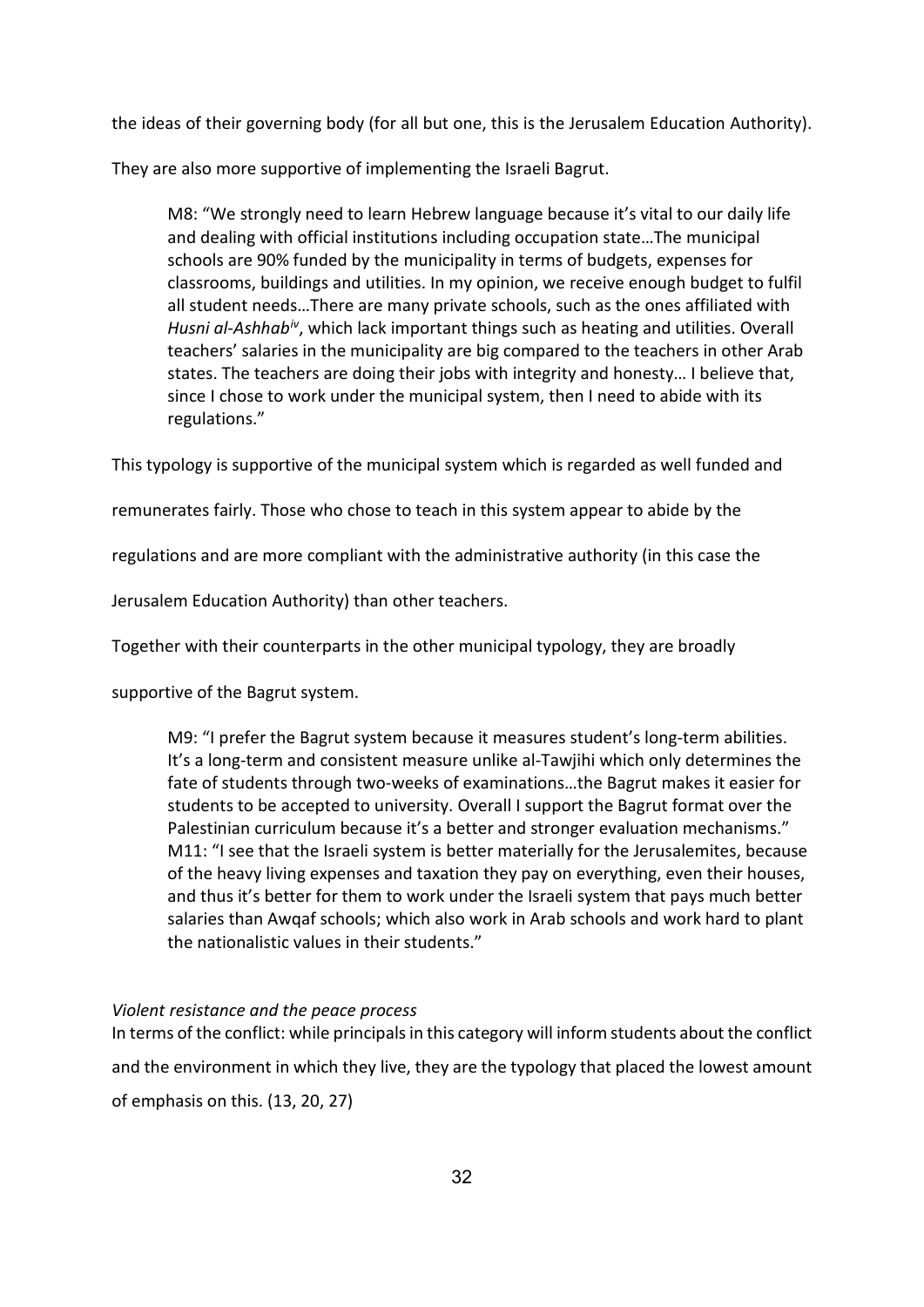M2 "We should not teach violent resistance (muqawama) in schools. What is currently happening in East Jerusalem is suicide not resistance, this will not help to liberate the land rather it is painful and futile. Recently I brought in a religious sheikh to explain the meaning of true jihad and to teach ethics and politics. Students need to understand that knife attacks which lead to being shot are not forms of martyrdom. There is frustration and tension in our school but we are left alone to deal with these problems."

M6: "I consider myself to be part of the resistance with my knowledge and my job. In respect of the state, there are legitimate and illegitimate ways, I see that my students are also part of the resistance and the fight with their education." In my school, we don't directly address the occupation and conflict. We only address them indirectly, to help our students in generally understanding the current circumstances in a way that doesn't put them in fear and panic all the time.

M7: "In my opinion, violence is always wrong and leads to wrong implications and doesn't lead to any solution. We teach this in school. However, I support peaceful resistance (muqawama silmiyya)."

#### **Discussion and Conclusion: Implications of the findings**

This article has used the theory of representative bureaucracy to understand the behaviour of street level bureaucrats. Shpaizman et al (2016) draw on evidence from the Holy Basin of Jerusalem to highlight how policy entrepreneurs can change policy outcomes through venue shopping, despite these outcomes being converse to government policy. This research has highlighted that education is fast becoming the new *'venue'* in the conflict between Palestinians and Israelis in Jerusalem. Both sides are jostling to ensure their frame is the accepted frame. What then do these frames tell us about (i) representative bureaucracy theory (ii) conflict management and (iii) education policy in East Jerusalem?

#### *Key finding one: representative bureaucracy*

In line with the dominant trends in representative bureaucracy research, active representation on behalf of a primary identity is demonstrated throughout all typologies, as initially hypothesised. Existing active representation research differentiates between the presence and absence of active representation (usually on behalf of a primary identity). Our research methodology allows us to highlight that active representation on behalf of a primary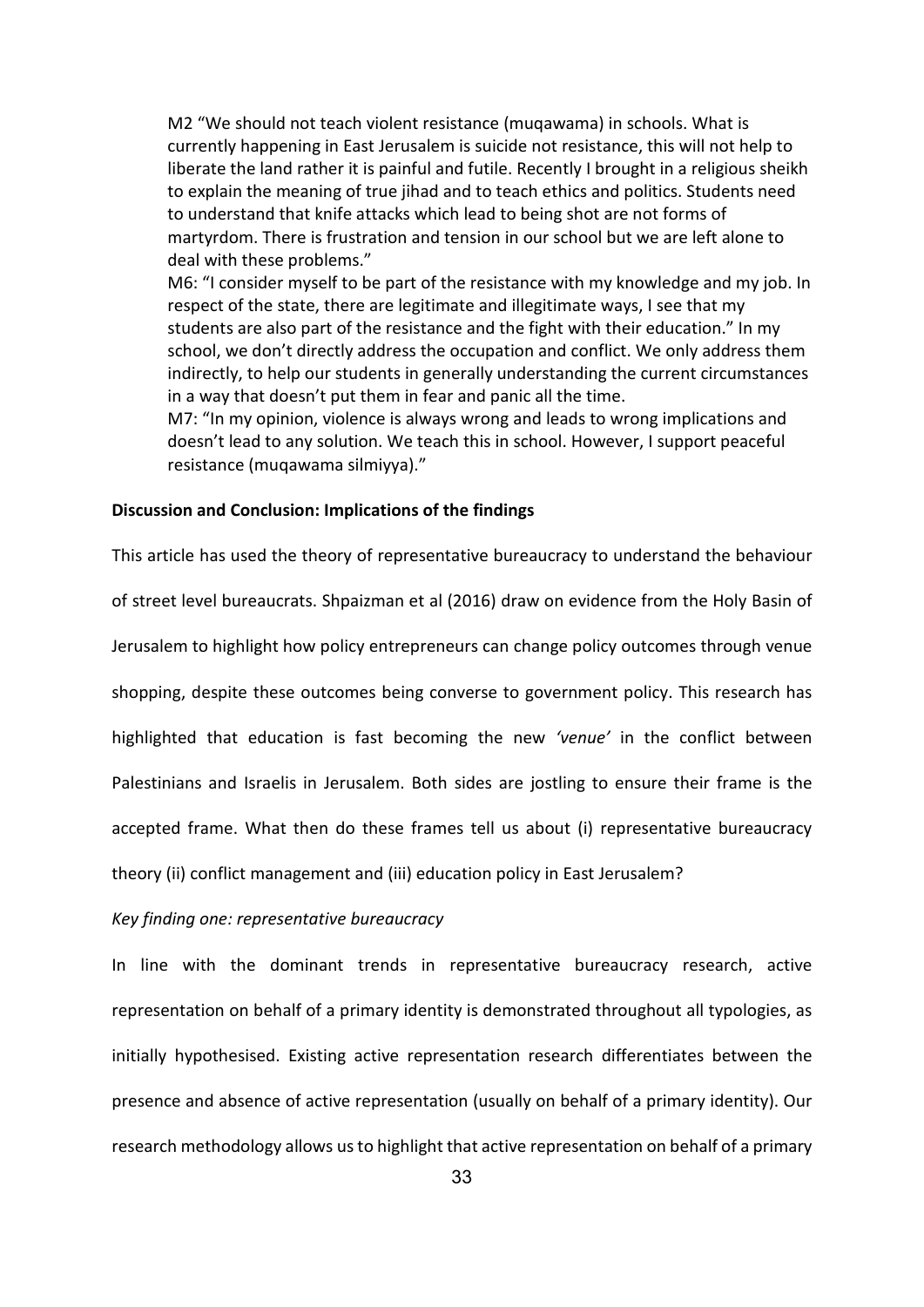identity, where it exists, is a lot more nuanced. While all typologies demonstrated high levels of primary ethno-national identity, how this manifested itself in terms of ethos/dominant narratives is significantly differentiated. It is no longer sufficient to argue active representation exists (be this on behalf of a primary or secondary attachment); for active representation studies to inform the policy process, we need to examine how active representation of the same primary identity is interpreted differently within ethno-political, and potentially gender or racial, groups. This research highlights, while passive may indeed translate into active representation, how active representation is defined can differ remarkably. If representative bureaucracy research is to maintain its relevance as a conceptual lens for determining bureaucrat behaviour, future research designs need to accommodate more fluid and dynamic realities of primary identity attachments. Active representation on behalf of a primary identity can be moderated by socio-economic variables, family politics, or indeed different primary identities may clash creating a multitude of schisms.

A Palestinian national identity is represented by all street level bureaucrats, however, how active representation on behalf of a national identity manifests itself is not uniform across SLBs. It is no longer sufficient for representative bureaucracy research to argue that 'blacks represent blacks' (Mansbridge, 1999) or that women represent women; representative bureaucracy research must look closer at how representativeness is interpreted and identify what happens when primary attachments such as gender, race, class, nationality and ethno politics collide.

#### *Key finding two: Implications for conflict management*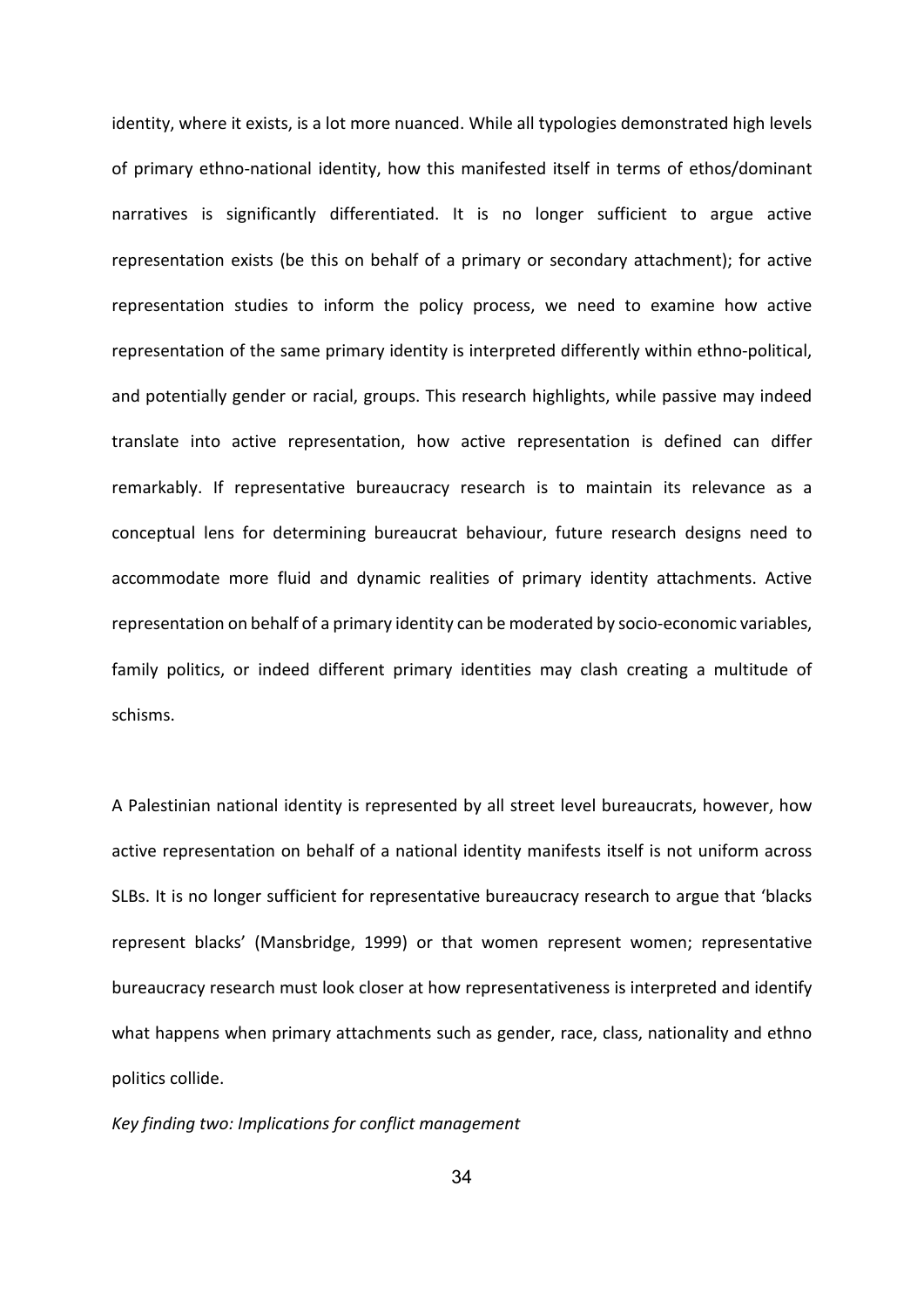The article has presented evidence of educational narratives that help create a more accurate picture of what 'judiasation' of the Israeli occupation of East Jerusalem actually means. Many Palestinian teachers are still strongly resistant to encroaching Israeli influence and control in the educational sphere, yet they are desperate for long awaited Palestinian reform to give them a realistic alternative. Our findings however highlight that what is meant by reform differs markedly among educators and therefore any prospect of reform remains slim (see Nuseibeh, 2016 and recent reform efforts by the recent Palestinian education minister: Sabri Saidam<sup>[v](#page-8-4)</sup>). The findings demonstrate that a renewed sense of *urban Jerusalemite attachment* and cultural and historic importance (situated within Arab, Muslim and Palestinian rights and identities) has emerged. Our interviews revealed that this is undoubtedly a reaction to both Israel's "judaization" policies in East Jerusalem (settlement expansion; home demolitions; wall construction) which is undermining Palestinian presence but also the political vacuum and failure of the PA which has eroded hope and trust in a broader political solution. East Jerusalemites are caught within a complex and conflicted position – whether to remain under Israeli occupation and to fight for more residency rights and better educational provision – but how to reconcile this pragmatic choice over ideological belief; to resist but at the same time exist within their city (Larkin, 2014).

# *Key finding three: Implications for education research*

Education can provide an important space for resistance in divided societies, overt and hidden curriculums, school structures (assimilatory, separate or mixed) and schools ethos can all serve a political or ideological purpose. Within East Jerusalem we can see that curriculum and choice of examination board are central to the understanding of local resistance. Various strategies have been adopted in this respect, each reflecting a differing understanding of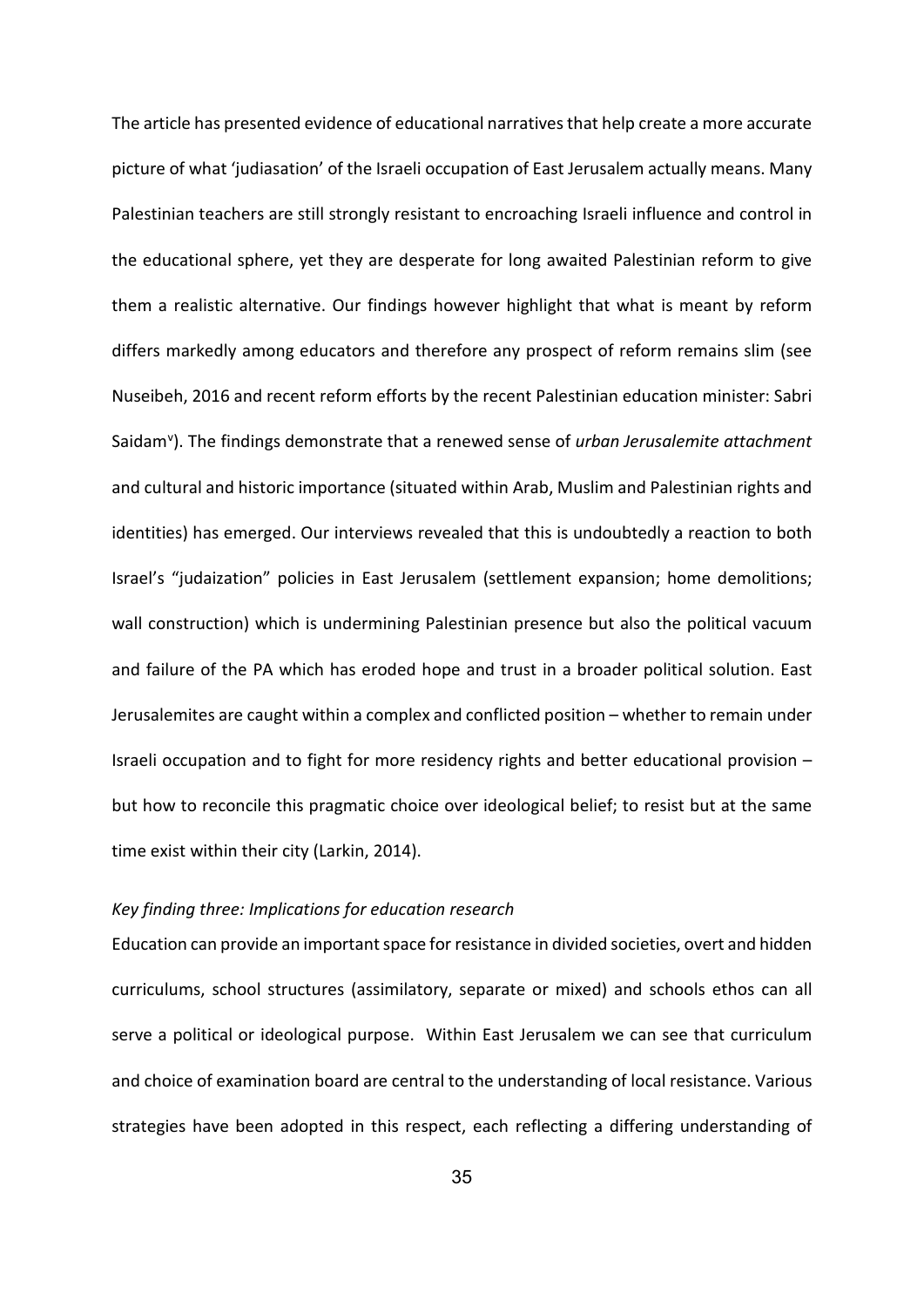educations role in resistance. Provision of supplementary texts, historical readings and alternative syllabi; educating Palestinian students about civic/residency rights and national identity and introducing students to concepts of non-violent resistance, civil disobedience and how to challenge the system from within, have all been adopted to varying degrees.

When coupled with the choice of examination, the three typologies this study revealed, manifest contrasting understandings and interpretations of 'education as resistance'. To some extent they provide a sliding scale approach to the choice between Palestinian Tawjihi and the Israeli Bagrut examination:

- 1. Tawjihi & PA Syllabus
	- a. Support it as benchmark of Palestinian identity, sovereignty and rejection of Israeli occupation: (Awqaf Traditionalist Type 1)
- 2. Tawjihi & JEA Municipal Syllabus (altered PA syllabus)
	- a. Supplementary educational material added to counter Israeli erosions; focus on Palestinian history, identity, etc.: (Municipal Pragmatist Type 2)
- 3. Tawjihi examination but use of mixed syllabus and materials
	- a. Weakness of Tawjihi and use of other teaching approaches and materials; Tawjihi is only used for the final year examination period. (Type 2)
- 4. Bagrut and Tawjihi hybrid selection of syllabus materials and students can choose examination trajectory – most select Bagrut.
	- a. Tawjihi gives certain Palestinian ethos but Bagrut needed for educational advancement (Municipal Reformer Type 3)
- 5. Bagrut exclusively
	- a. Rejection of Tawjihi and acceptance that Israeli system offers more educational opportunities (Type 3)

This spectrum demonstrates the diverging approaches to, and acceptance of, Palestinian educational provision in East Jerusalem. Invariably such choices are justified as attempts to frustrate what they perceive as Israeli designs to 'keep our students ignorant and uneducated'. Resistance (*muqawama*), *resilience (tahammul)* or steadfastness *(sumud*) remain highly contested and fluid concepts, tied to personal experiences, beliefs and future visions.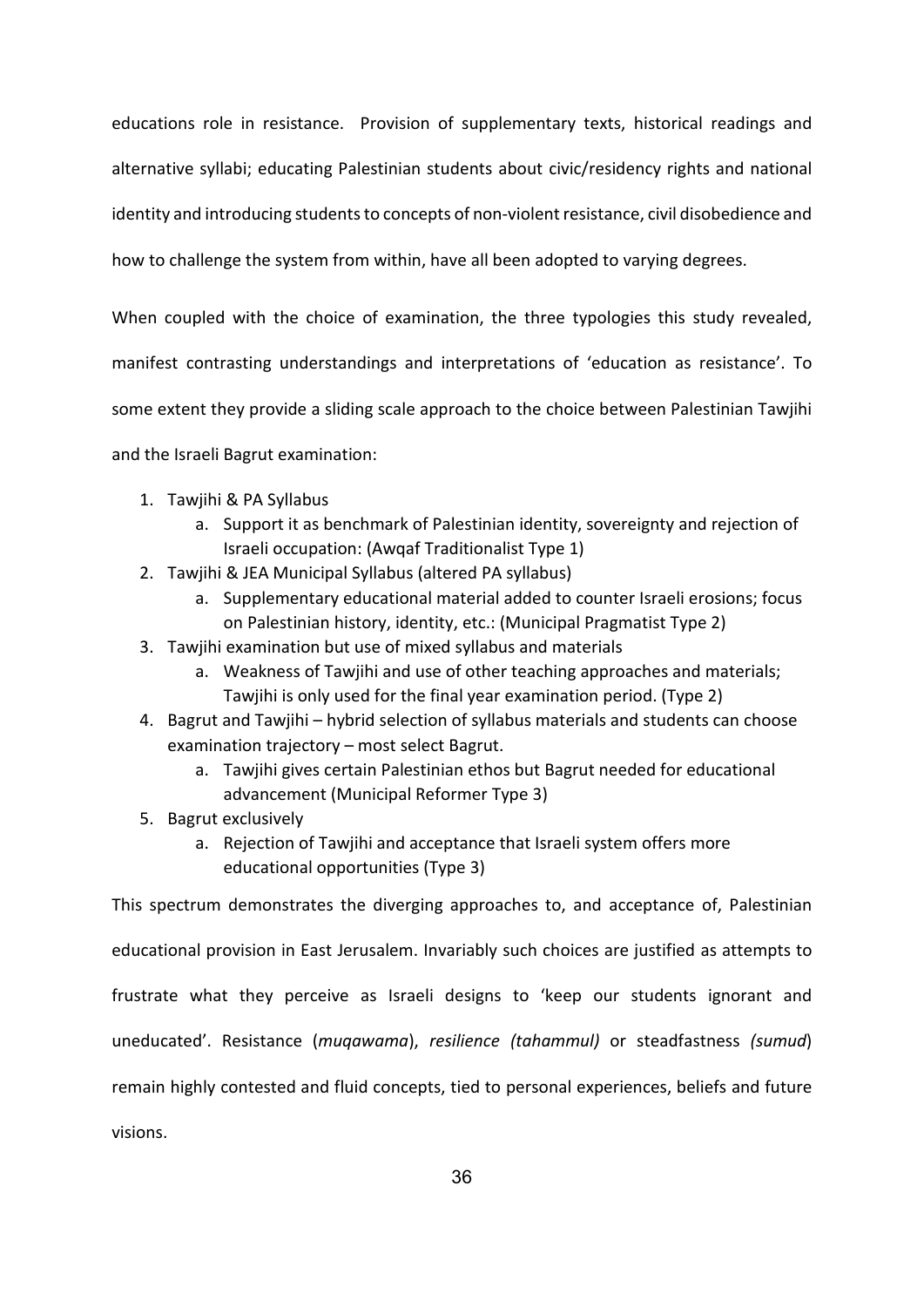# **Funding**

This research has been funded by the British Academy's Council for British Research in the Levant. The usual disclaimer applies.

# **Bibliography**

ACRI – Association for Civil Rights in Israel (2015) *East Jerusalem 2015: Facts and figures: retrieved from www.acri.org.il*

Andrews, R. and Johnston, K. (2013) Representative bureaucracy, gender and policing: the case of domestic violence arrests in England, *Public Administration* 91:998-1014

Brown, D.R. (1999) 'Ethnic Political and Public Sector Management in Trinidad and Guyana', *Public Administration and Development,* 19: 367-379

Brown, D.R. (1999) 'Ethnic Political and Public Sector Management in Trinidad and Guyana', *Public Administration and Development,* 19: 367-379

Callahan, K. and Olshfski, D. (2006) ['War Narratives: Framing Our Understanding of the War](http://mjdubnick.dubnick.net/pubs/2006/Callahan%20Dubnick%20&%20Olshfski%202006.pdf)  [on Terror'](http://mjdubnick.dubnick.net/pubs/2006/Callahan%20Dubnick%20&%20Olshfski%202006.pdf), *Public Administration Review,* 66 (4): 554-568

Dolphin, R. (2006) *The West Bank Wall: unmaking Palestine* (London, Pluto Press, 2006).

Dresang, D.L. (1974) 'Ethnic Politics, Representative Bureaucracy and Development Administration: The Zambian Case', *The American Political Science Review*, 68: 1605-1617

Dumper, M., 2014. Jerusalem unbound: Geography, history, and the future of the Holy City. New York: Columbia University Press.

Eckstein H (1975) Case studies and theory in political science. In: Greenstein FI and Polsby NW (eds) Handbook of Political Science. Political Science: Scope and Theory, (Vol 7). Reading: Addison-Wesley, pp. 94–137

Egeberg, M. (1999) 'Transcending intergovernmenatlism? Identity and role perceptions of national officials in EU decision-making', Journal of European Public Policy, 6(3): 456-74

Ferguson, K. (1984) *The Feminist Case Against Bureaucracy,(* Philadelphia: Temple University Press)

Gittelsohn J, Haberle H, Vastine A, Dyckman W, Palafox N. Macro- and microlevel processes affect food choice and nutritional status in the Republic of the Marshall Islands. *Journal of Nutrition*. 2003;133(1):310S–313S

Grave-Lazi, L. (2017) Israel to expand Education Curriculum in East Jerusalem, Jerusalem Post Retrieved from: [http://www.jpost.com/Arab-Israeli-Conflict/Israel-to-introduce-education](http://www.jpost.com/Arab-Israeli-Conflict/Israel-to-introduce-education-curriculum-in-east-Jerusalem-494235)[curriculum-in-east-Jerusalem-494235](http://www.jpost.com/Arab-Israeli-Conflict/Israel-to-introduce-education-curriculum-in-east-Jerusalem-494235)

Grissom, J. A., Nicholson-Crotty, J. and Nicholson-Crotty, S. (2009), Race, Region, and Representative Bureaucracy. *Public Administration Review*, 69: 911–919.

Hasson, N. (2016) Haaretz Arab Students in Jerusalem Get Less Than Half the Funding of Jewish Counterparts retrieved from: https://www.haaretz.com/israel-news/.premium-1.738104

Maimon, O. Falling between the Cracks: Student Dropout and the Shortage of Classrooms in East Jerusalem, Ir Amim, August 2015, p. 5, available at: [http://www.ir](http://www.ir-amim.org.il/en/node/1410)[amim.org.il/en/node/1410](http://www.ir-amim.org.il/en/node/1410)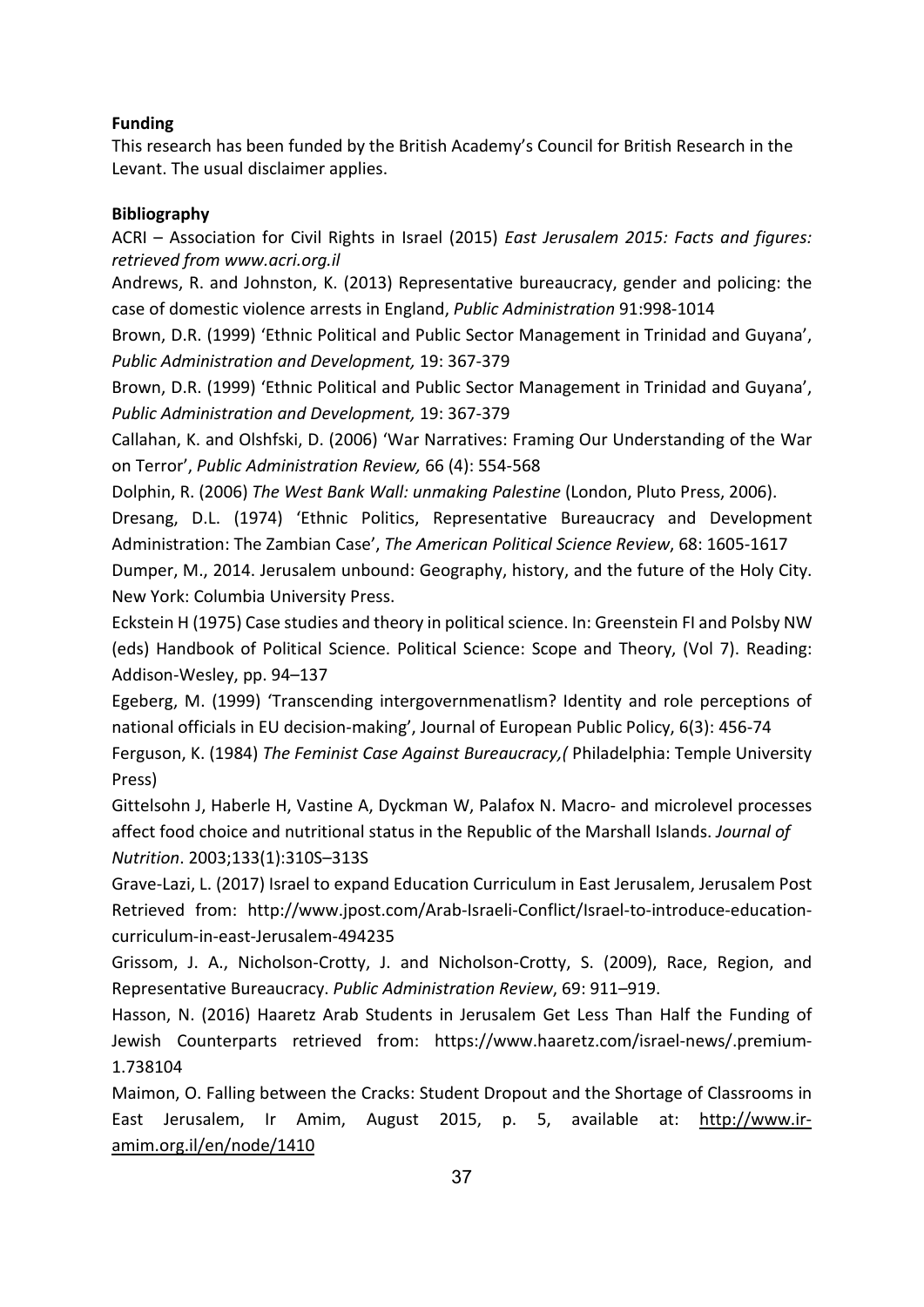Ju'beh, N. (2007) East Jerusalem: 40 years of occupation *Palestine-Israel Journal* Vol.14 No.1 Kennedy, B. (2008) '*Putting Representative Bureaucracy into Context: A Qualitative Analysis of Role Perception*', Paper presented at the annual meeting of the APSA 2008 Annual Meeting, Hynes Convention Centre, Boston, Massachusetts.

Kennedy, Brandy (2014) Unravelling Representative Bureaucracy: A Systematic Analysis of the Literature *Administration and Society* pp395-421 46 No. 4

Johnston, K. and J. Houston (2016) Representative bureaucracy: does female police leadership affect gender-based violence arrests? *International Review of Administrative Sciences* online first

Kingsley, D.J. (1944) *Representative Bureaucracy,* (Yellow Springs, OH: Antioch Press)

Kitzinger, C. *(*1987*) The Social Construction of Lesbianism, (Bristol: Sage)*

Larkin, C., 2014. Jerusalem's Separation Wall and Global Message Board: Graffiti, Murals, and the Art of Sumud. Arab Studies Journal, 22(1): 134-169

Lipsky, M. (1980) *Street-level Bureaucracy: Dilemmas of the Individual in Public Services,* (New York: Russell Sage Foundation)

Majone, G. (1994) 'The Rise of the Regulatory State in Europe. *West European Politics*, Vol. **17**, No. 3, pp. 78–102

March, J. G. and Olsen, J. P. 1989. *Rediscovering Institutions*. New York: Free Press

Mansbridge, Jane. 1999. "Should Blacks Represent Blacks and Women Represent Women? A Contingent 'Yes.'" *Journal of Politics* 61: 628-657

Meier, K. and J. Bohte; Structure and Discretion: Missing Links in Representative Bureaucracy, *Journal of Public Administration Research and Theory*, Volume 11, Issue 4, 1

Meier, K.J. and Laurence J. O'Toole, Jr. (2001) Managerial Strategies and Behaviour in Networks: A Model with Evidence from U.S. Public Education, *Journal of Public Administration Research and Theory*, Volume 11, Issue 3, 1 July

Meier, K. J., O'Toole, L. J. (2006) *Bureaucracy in a democratic state: A governance perspective*, Baltimore: The Johns Hopkins University Press

Nasasra, M. 2018. The Politics of Claiming and Representation: the Islamic Movement in Israel. *Journal of Islamic Studies*: 29 (1). pp. 48-78

Niskanen, W. (1971) *Bureaucracy and representative Government,* Chicago: Aldine-Atherton Nuseibeh, R. A. (2016). *Political Conflict and Exclusion in Jerusalem. The provision of education and social services*. Routledge.

Moller, M.O. and H.O. Stensota (2017) Welfare State Regimes and Caseworkers Problem Explanation *Administration and Society* 1-30

O'Connor, Karl (2017) What are the ideas and motivations of bureaucrats within a religiously contested society? *International Review of Administrative Sciences*, 83 (1). pp. 1-22.

O'Connor, Karl (2014) *Public Administration in Contested Societies.* Palgrave. Basingstoke. pp248

Pitts, D. (2007). Representative bureaucracy, ethnicity and public schools: Examining the link between representation and performance*. Administration and Society*, 39, 497-526